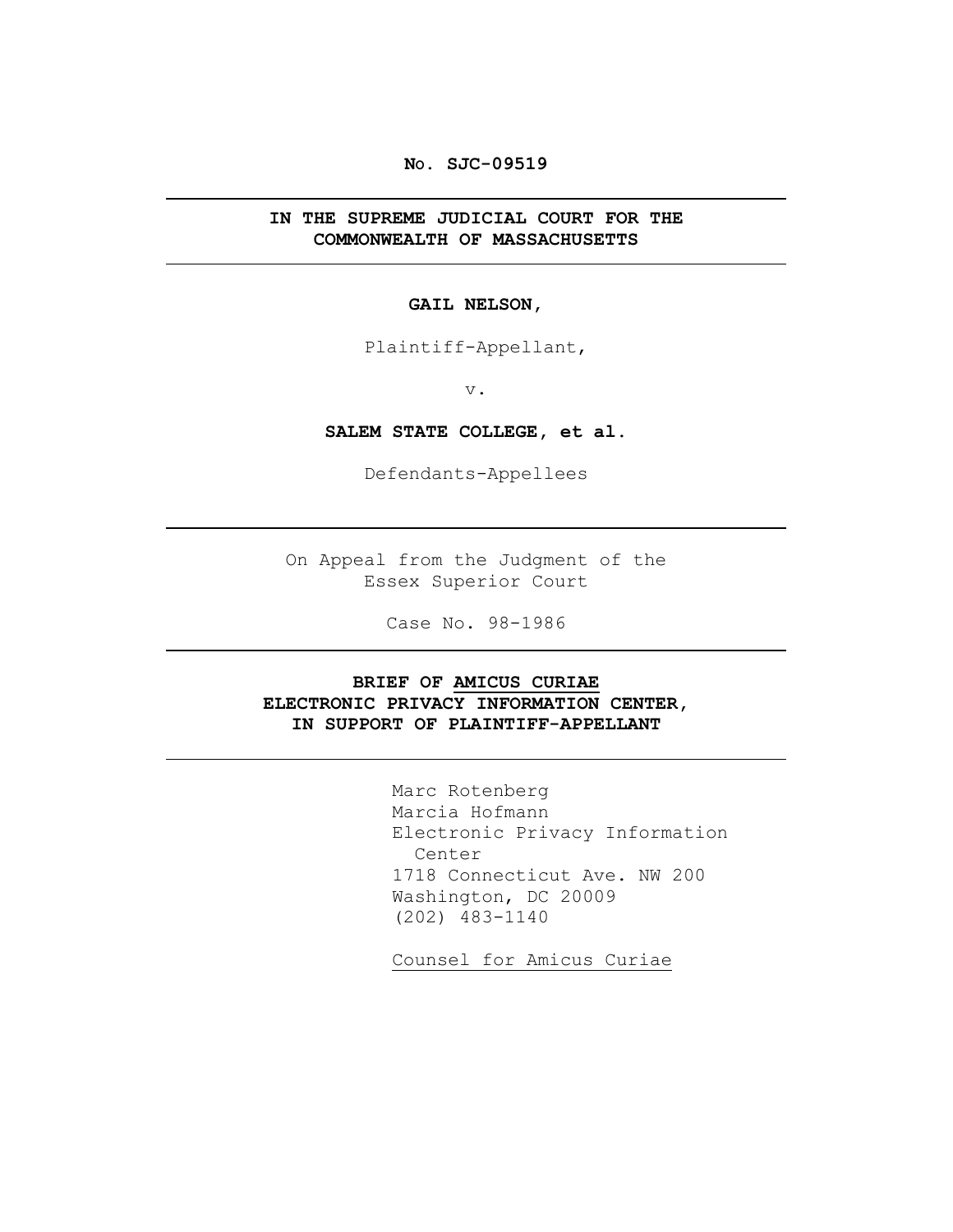### **TABLE OF CONTENTS**

| TABLE OF AUTHORITIES<br>ii                                                                                                                                                                                                                          |  |
|-----------------------------------------------------------------------------------------------------------------------------------------------------------------------------------------------------------------------------------------------------|--|
| vii<br>STATEMENT OF AMICUS CURIAE                                                                                                                                                                                                                   |  |
| viii<br>STATEMENT OF ISSUES PRESENTED FOR REVIEW                                                                                                                                                                                                    |  |
| 1<br>ARGUMENT                                                                                                                                                                                                                                       |  |
| Ongoing Surveillance Offends Society's<br>Ι.<br>Expectation that Individuals in the<br>Workplace are Entitled to Some Private<br>Space and Therefore Must be Subject to<br>Law.<br>3                                                                |  |
| The Court Must Closely Scrutinize<br>Α.<br>the Rapidly Growing Use of Video<br>Surveillance.<br>4                                                                                                                                                   |  |
| Public Opinion Clearly Establishes<br><b>B</b> .<br>that the People Expect Privacy in<br>Some Circumstances, Even in Spaces                                                                                                                         |  |
| Generally Open to the Public.<br>8<br>If Such Surveillance is Left<br>$\mathsf C$ .<br>Unchecked, then the Reasonable<br>Expectation of Privacy Would Be                                                                                            |  |
| 12 <sup>°</sup><br>Severely Undermined.<br>The Training of State Employees in the<br>II.<br>Use of Video Surveillance Should Not Be<br>Held a Discretionary Function Because of<br>the Well-Established Potential for Abuse                         |  |
| of Covert Video Cameras.<br>17<br>Surveillance Cameras Are Prone to<br>Α.<br>Misuse by Operators in Ways that<br>Improperly Invade Individual Privacy                                                                                               |  |
| Without Enhancing Security.<br>19<br>Because an Untrained Surveillance<br><b>B</b> .<br>Camera Operator May Cause Substantial<br>Harm to Observed Subjects, the Court<br>Should Require that State Agents Be<br>Properly Educated and Supervised in |  |
| This Technology.<br>21<br>$\sim$ $\sim$                                                                                                                                                                                                             |  |
| 24<br>CONCLUSION                                                                                                                                                                                                                                    |  |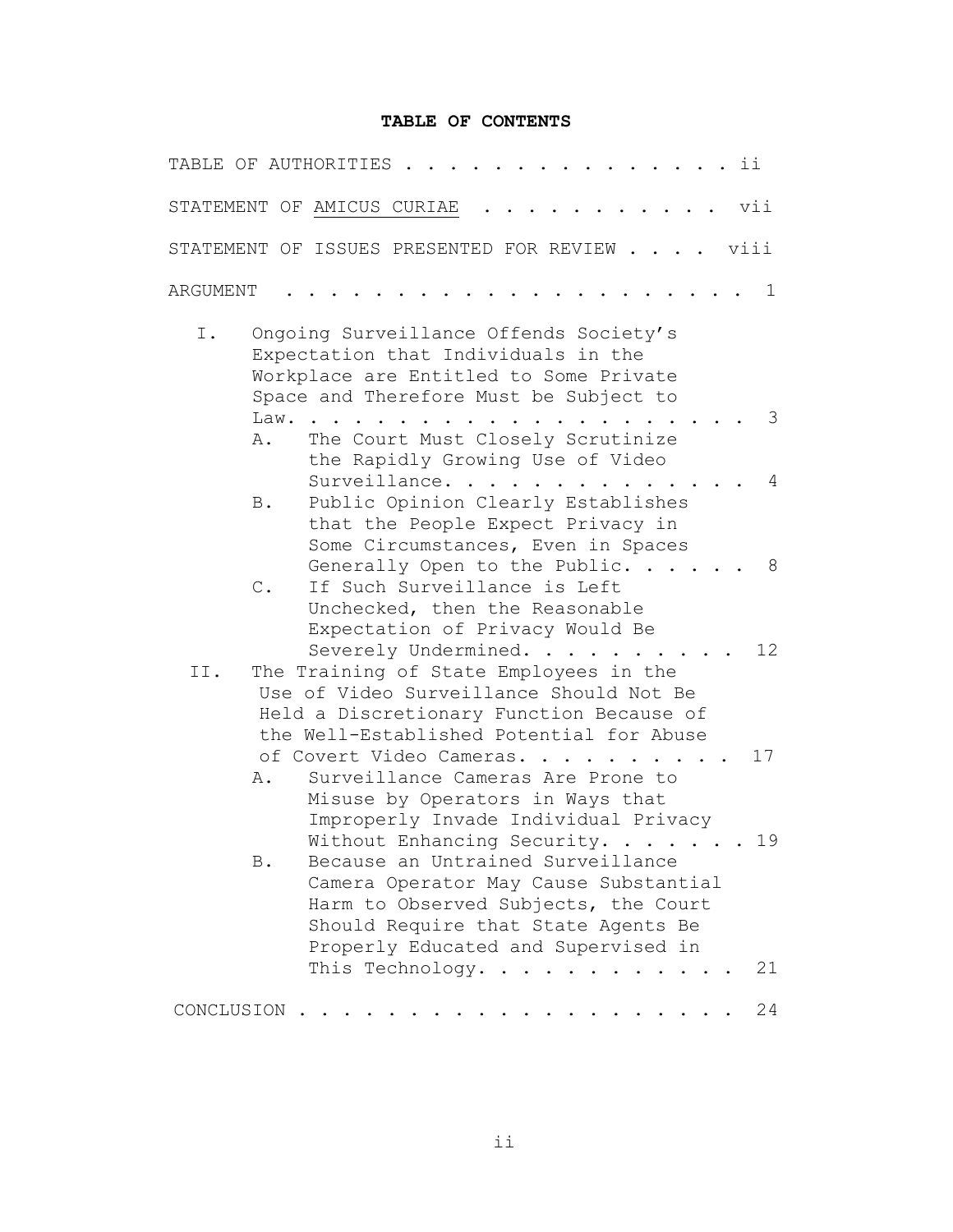### **TABLE OF AUTHORITIES**

## CASES

| Commonwealth v. Blood, 400 Mass. 61 (1987)<br>$\cdots$ $\cdots$ 3, 16-17                                         |
|------------------------------------------------------------------------------------------------------------------|
| Commonwealth v. Price, 408 Mass. 668 (1990) 12                                                                   |
| Goodridge v. Dep't of Pub. Health, 440 Mass. 309<br>$(2003)$<br>20                                               |
| Katz v. United States, 389 U.S. 347 (1967) 3,<br>11                                                              |
| Kyllo v. United States, 533 U.S. 27 (2001) 15                                                                    |
| Olmstead v. United States, 277 U.S. 438 (1928). 16                                                               |
| State v. Bonnell, 856 P.2d 1265 (Haw. 1993) 11                                                                   |
| United States v. Biasucci, 786 F.2d 504 (2d Cir.<br>$\cdots$ $\cdots$ 23-24<br>1986)                             |
| United States v. Cuevas-Sanchez, 821 F.2d 248 (5th<br>Cir. 1987) 12, 24                                          |
| United States v. Falls, 34 F.3d 674 (8th Cir.<br>$\cdots$ 24<br>$1994)$                                          |
| United States v. Koyomejian, 970 F.2d 536 (9th Cir.<br>1992) (en banc) 24                                        |
| United States v. Mesa-Rincon, 911 F.2d 1433 (10th<br>Cir. 1990)<br>24<br>$\cdot$ $\cdot$ $\cdot$ $\cdot$ $\cdot$ |
| United States v. Torres, 751 F.2d 875 (7th Cir.<br>1984) 12, 22-24                                               |
| United States v. White, 401 U.S. 745(1971) 4, 16                                                                 |
| United States v. Williams, 124 F.3d 411 (3d Cir.<br>24                                                           |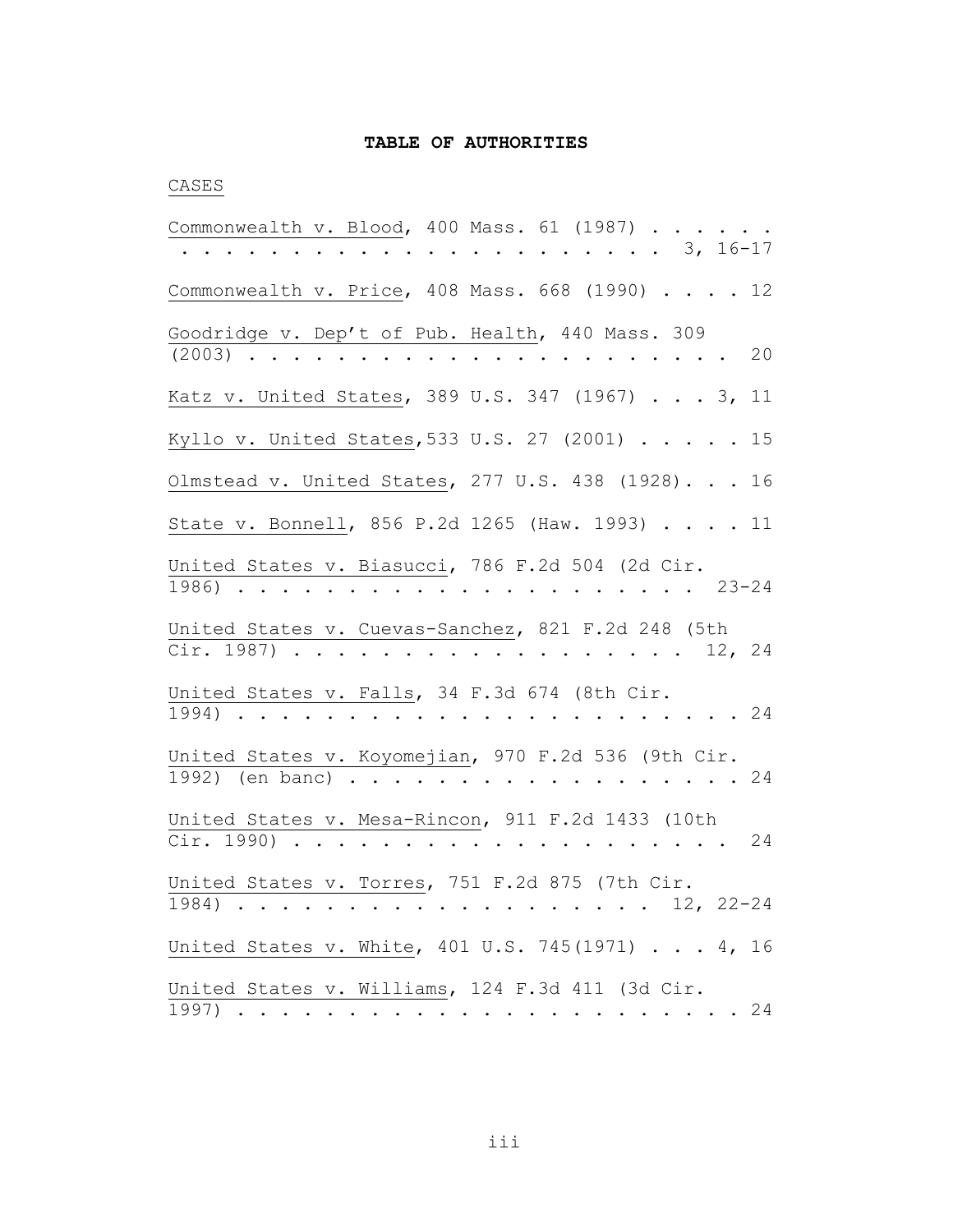# STATUTES

| Electronic Recording or Surveillance of Nude or<br>Partially Nude Person, Mass. Gen. Laws ch. 272,<br>\$104(b) (2005)<br>10 <sub>o</sub> |
|------------------------------------------------------------------------------------------------------------------------------------------|
| Interception of Wire and Oral Communications, Mass.<br>Gen. Laws ch. 272, § 99(a) (2005)<br>- 8                                          |
| Massachusetts Tort Claims Act, Mass. Gen. Laws ch.<br>$258 \text{ } S$ 10(b) (2005)<br>18<br>$\cdots$                                    |
| Video Voyeurism Protection Act, 18 U.S.C.S.<br>\$1801(a) (2005)<br>10                                                                    |
| OTHER AUTHORITIES                                                                                                                        |
| U.S. Const. Amend. IV<br>$\ldots$ 1, 8                                                                                                   |
| Mass. Decl. of Rights art. XIV<br>1, 8                                                                                                   |
| Am. Bar Ass'n, Technologically Assisted Physical<br>Surveillance, Standard 2-9.3 (1999) 22                                               |
| Am. Mgmt. Ass'n Int'l, 2005 Electronic Monitoring &<br>Surveillance Survey (May 18, 2005). 6                                             |
| Pat Burson, You've Decided to Videotape Your<br>Nanny. Now the Next Tough Question: Do You Tell<br>Her?, Newsday, Dec. 13, 2004<br>- 6   |
| EPIC, Backscatter X-Ray Screening Technology<br>13                                                                                       |
| EPIC, Observing Surveillance<br>5                                                                                                        |
| EPIC, Video Surveillance - FOIA Documents 21                                                                                             |
| Dan Farmer & Charles C. Mann, Surveillance<br>Nation, Tech. Rev., April 2003. 4, 5                                                       |
| Judy Foreman, First Bags, Now Passengers?, L.A.<br>Times, Jan. 10, 2005, at F3 13                                                        |
| Alexandra Marks, Smile! You're on Hidden Camera,<br>Christian Sci. Monitor, Dec. 22, 2000. 5                                             |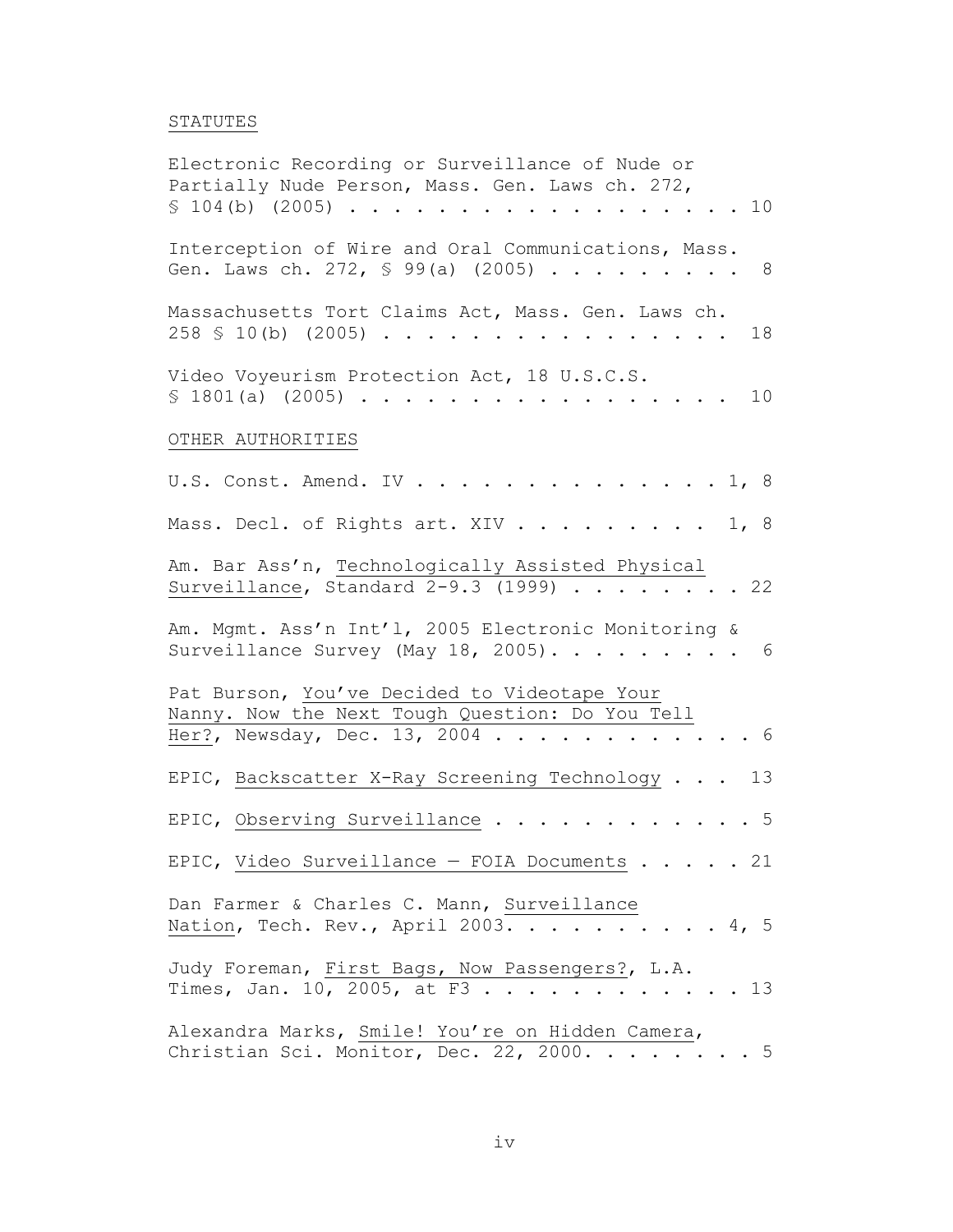| National Association for the Criminal                                                             |     |
|---------------------------------------------------------------------------------------------------|-----|
| Rehabilitation of Offenders, To CCTV or not to                                                    |     |
| CCTV? A review of current research into the                                                       |     |
| effectiveness of CCTV systems in reducing crime                                                   |     |
| (June 28, 2002).                                                                                  | 18  |
|                                                                                                   |     |
| Clive Norris and Gary Armstrong, The Maximum                                                      |     |
|                                                                                                   |     |
| Surveillance Society: The Rise of CCTV (1999)                                                     |     |
| $19 - 20, 21$<br>$\mathbf{r}$                                                                     |     |
|                                                                                                   |     |
| Clive Norris and Gary Armstrong, The Unforgiving                                                  |     |
| Eye: CCTV surveillance in public space (1997)                                                     | 18  |
|                                                                                                   |     |
| Jeffrey Rosen, The Naked Crowd (2004) 4, 20                                                       |     |
|                                                                                                   |     |
| Jeffrey Rosen, Supreme Futurology, N.Y. Times                                                     |     |
| Mag., Aug. 28, 2005                                                                               | 14  |
|                                                                                                   |     |
|                                                                                                   |     |
| Marc Rotenberg, The Privacy Law Sourcebook:                                                       |     |
| United States Law, International Law, and Recent                                                  |     |
| Developments (EPIC 2004)                                                                          | 10  |
|                                                                                                   |     |
| Lance E. Rothenberg, Comment, Re-Thinking Privacy:                                                |     |
| Peeping Toms, Video Voyeurs, and Failure of the                                                   |     |
| Criminal Law to Recognize a Reasonable Expectation                                                |     |
| of Privacy in the Public Space, 49 Am. U. L. Rev.                                                 |     |
|                                                                                                   | 10  |
| $1127$ (2000)                                                                                     |     |
|                                                                                                   |     |
| John Schwartz, Nanny-Cam May Leave a Home Exposed,                                                |     |
| N.Y. Times, Apr. 14, 2002<br>$\cdots$                                                             | 6   |
|                                                                                                   |     |
| Joe Sharkey, Airport Screeners Could Get X-Rated                                                  |     |
| X-Ray Views, $\overline{N.Y.}$ Times, May 24, 2005                                                | 13  |
|                                                                                                   |     |
| Stalking Res. Ctr., Nat'l Ctr. for Victims of                                                     |     |
| Crime, Video Voyeurism Laws (2004)                                                                | . 9 |
|                                                                                                   |     |
|                                                                                                   |     |
| U.S. Gen. Accounting Office, GAO-03-748, Video                                                    |     |
| Surveillance: Information on Law Enforcement's                                                    |     |
| Use of Closed Circuit Television to Monitor                                                       |     |
| Selected Federal Property in Washington, D.C.                                                     |     |
| (June 2003). $\overline{4}$ -5, 21-22                                                             |     |
|                                                                                                   |     |
|                                                                                                   |     |
|                                                                                                   |     |
| Ben Webster, Body Scan Machines to Be Used on<br>Tube Passengers, Times (London), Jul. 8, 2005 13 |     |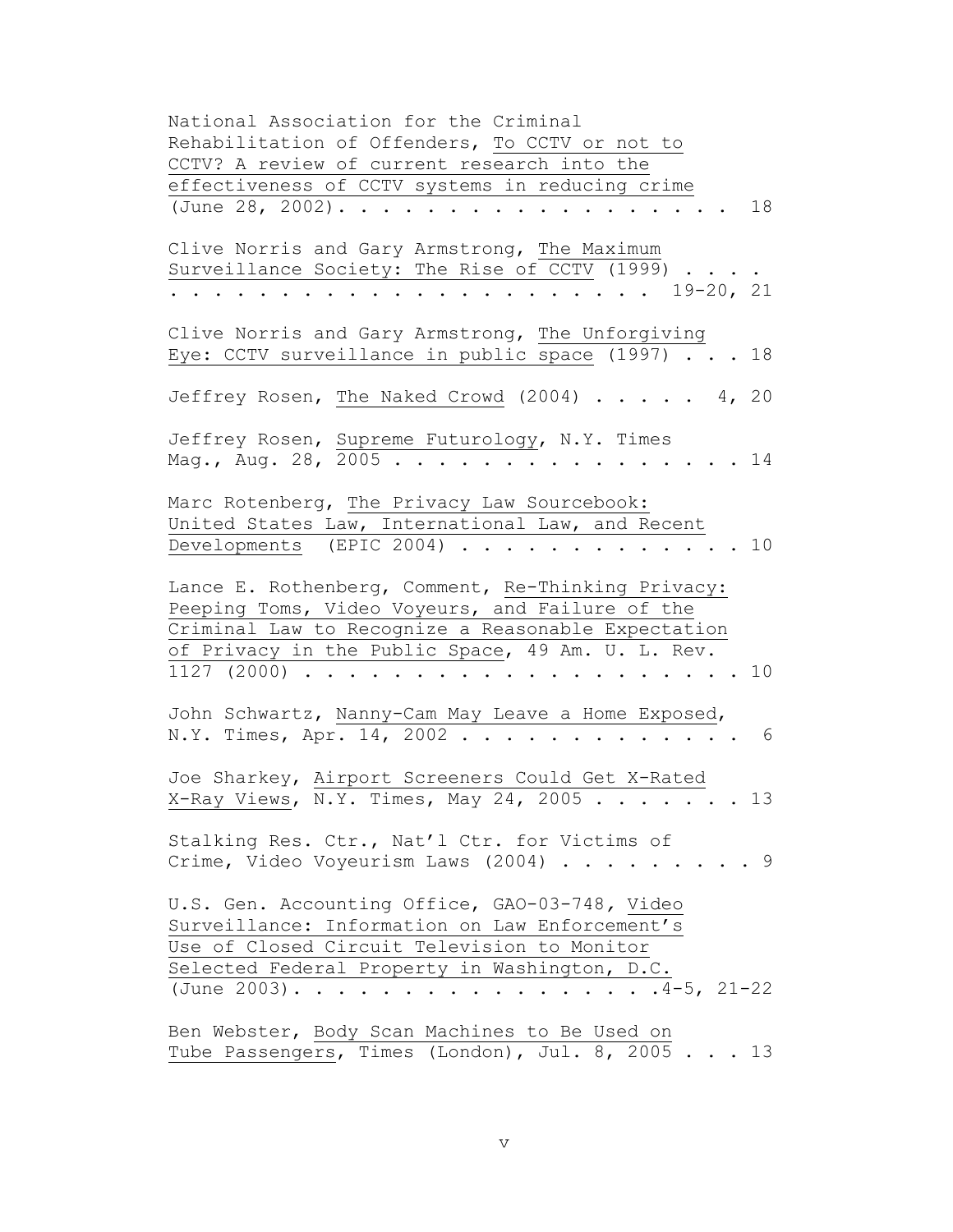Jeffrey R. Young, Smile! You're on Campus Camera, Chron. Higher Educ., June  $13$ , 2003 . . . . . . . . 7

W. Zhao et al., Face Recognition: A Literature Survey, 35 ACM Computing Surveys 399 (2003) . . . . 14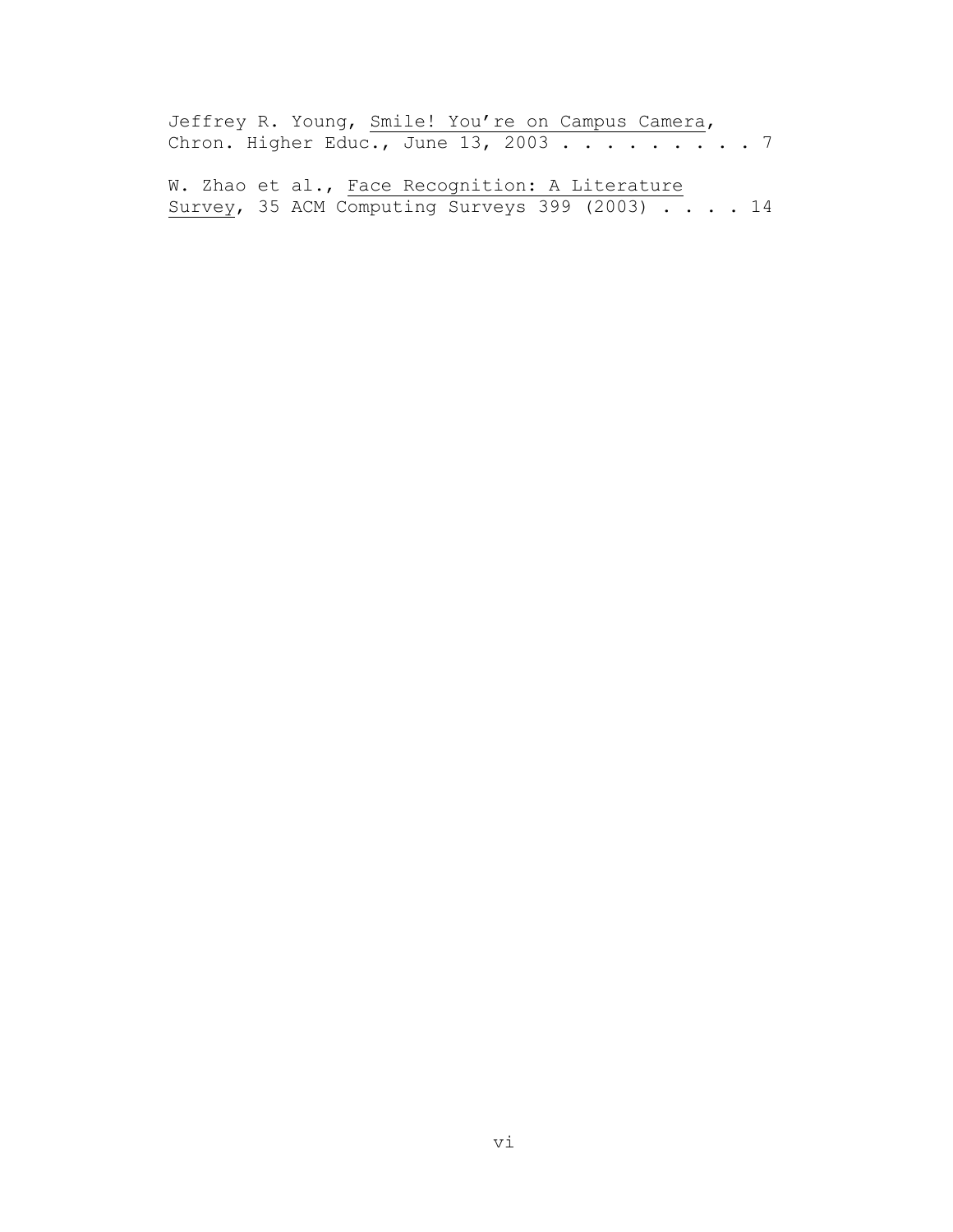#### **STATEMENT OF AMICUS CURIAE**

The Electronic Privacy Information Center ("EPIC") is a public interest research center in Washington, D.C., that was established in 1994 to focus public attention on emerging civil liberties issues. EPIC has participated as amicus curiae in numerous privacy cases, including Hiibel v. Sixth Judicial Circuit of Nevada*,* 542 U.S. 177 (2004), Doe v. Chao*,* 540 U.S. 614 (2003), Smith v. Doe*,* 538 U.S. 84 (2003), Dep't of Justice v. City of Chicago*,* 537 U.S. 1229 (2003), Watchtower Bible and Tract Soc'y of N.Y. Inc. v. Vill. Of Stratton*,* 536 U.S. 150 (2002), and United States v. Councilman*,* 418 F.3d 67 (1st Cir. 2005) (en banc).<sup>1</sup>

1 IPIOP Law Clerks Michael Capiro, Charles Duan, Dhruv Kapadia, Ibrahim Moiz, Tori Praul, and Nerisha Singh assisted in the preparation of this brief.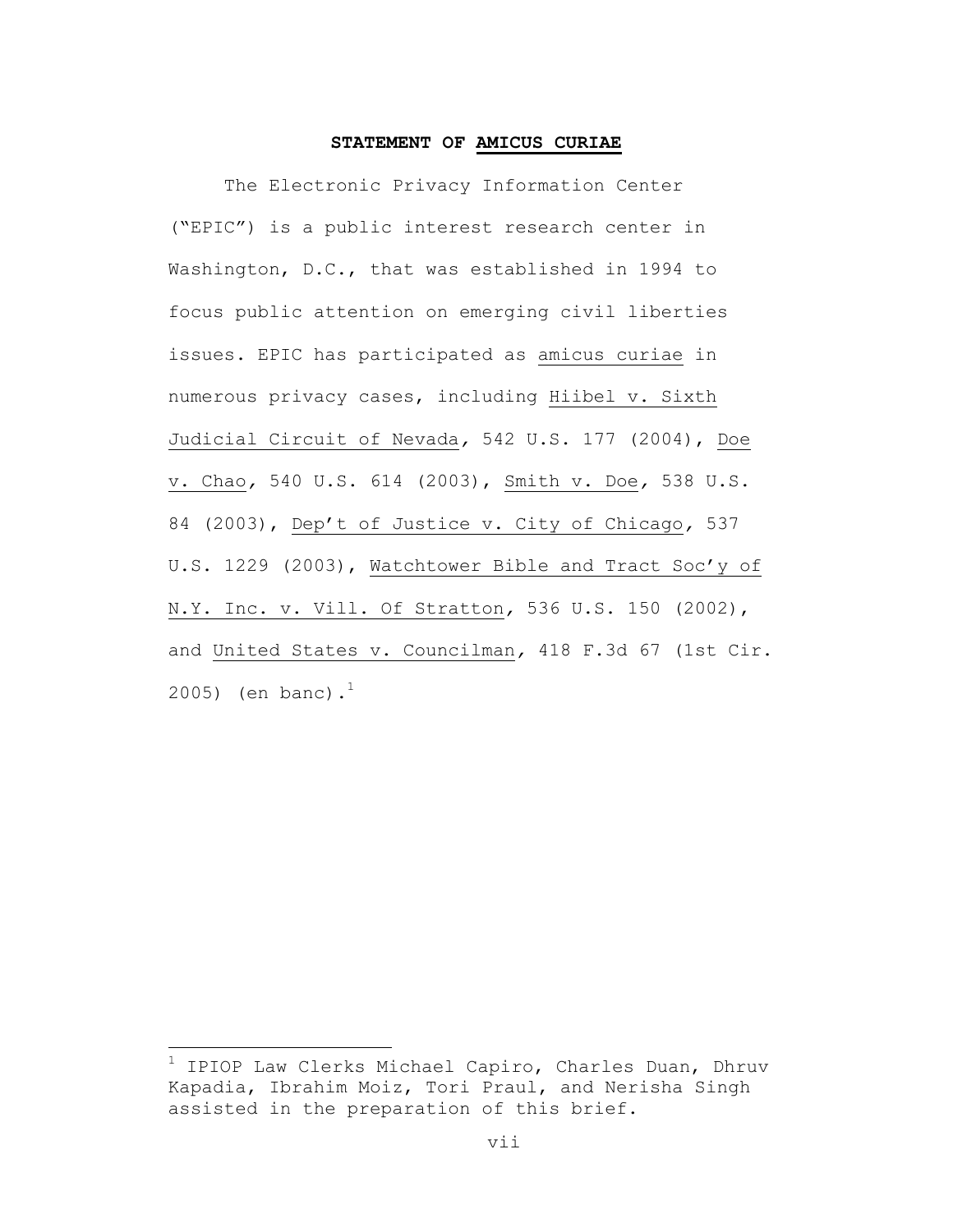### **STATEMENT OF ISSUES PRESENTED FOR REVIEW**

- 1. whether covert video surveillance by an public employer violates an employee's privacy under G. L. c. 214, s. 1B, or under the Fourth Amendment and art. 14.
- 2. whether the public employer was entitled to qualified immunity on the constitutional claim and common law immunity on the statutory claim.
- 3. whether the public employer is immune under the discretionary functions exception to the Massachusetts Tort Claims Act, G. L. c. 258, s. 10(b), for alleged negligent training and supervision of its employees resulting in an invasion of privacy.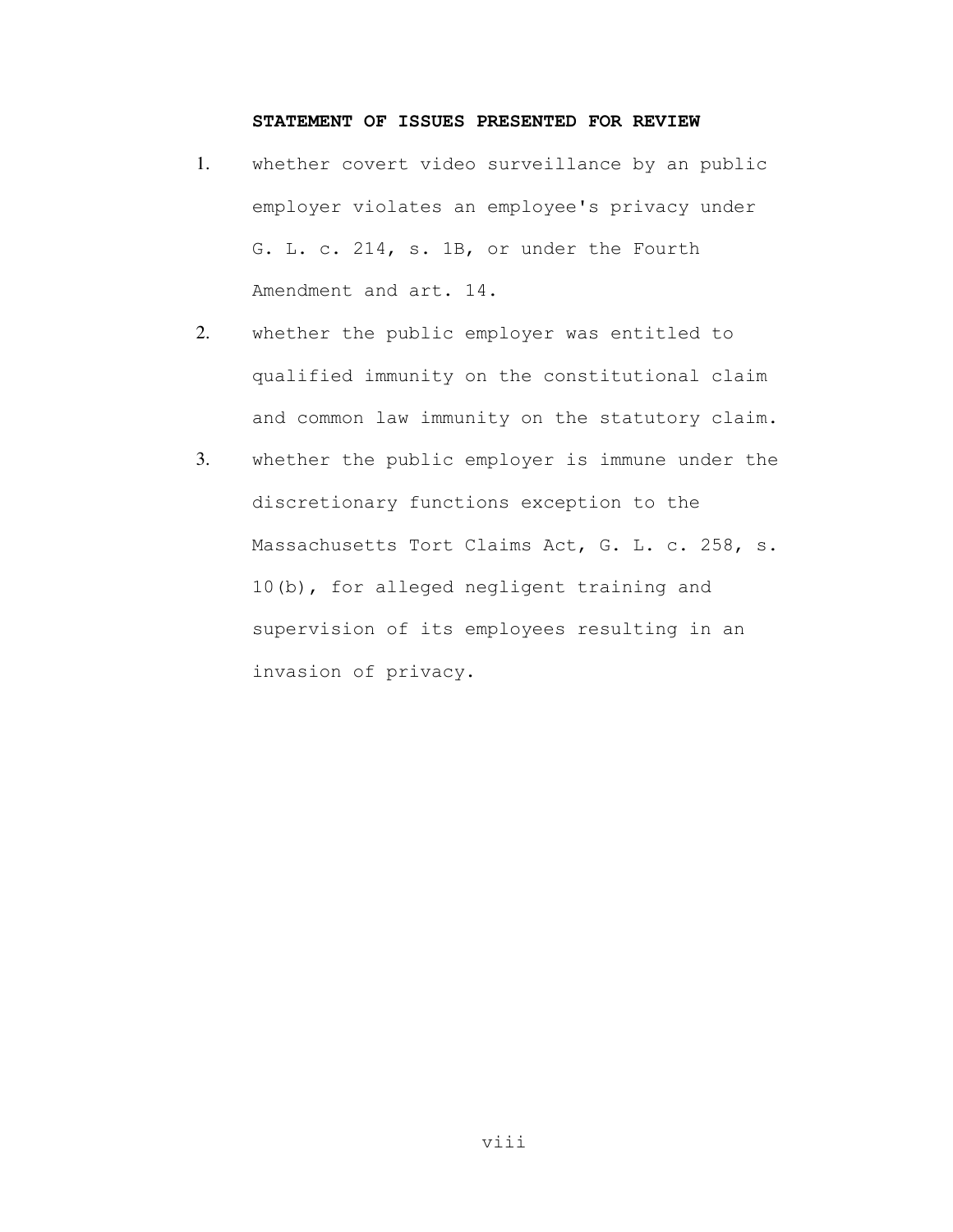#### **ARGUMENT**

The use of covert video surveillance by state agents without judicial authority offends the common understanding of society's expectation of privacy and threatens, in the near future, to reveal the most intimate aspects of one's physical form. If this activity is permitted, and amici would not concede this point, then it must be subject to the rule of law. First, freedom from surveillance cameras in closed, intimate spaces is an expectation of privacy that society is prepared to recognize as reasonable. Where one chooses to undress provides a good indication not only of a subjective expectation of privacy but also of an objective expectation that is shared by others. In such locations, the use of video surveillance must be held a search regulated by the Fourth Amendment and Article 14 of the Massachusetts Declaration of Rights ("Article 14").

Second, video surveillance is a technology easily abused that, with enhanced capabilities that are already being deployed, may cause substantial harm and embarrassment to the subject. Unlike the opportunity provided to a person who observes another, video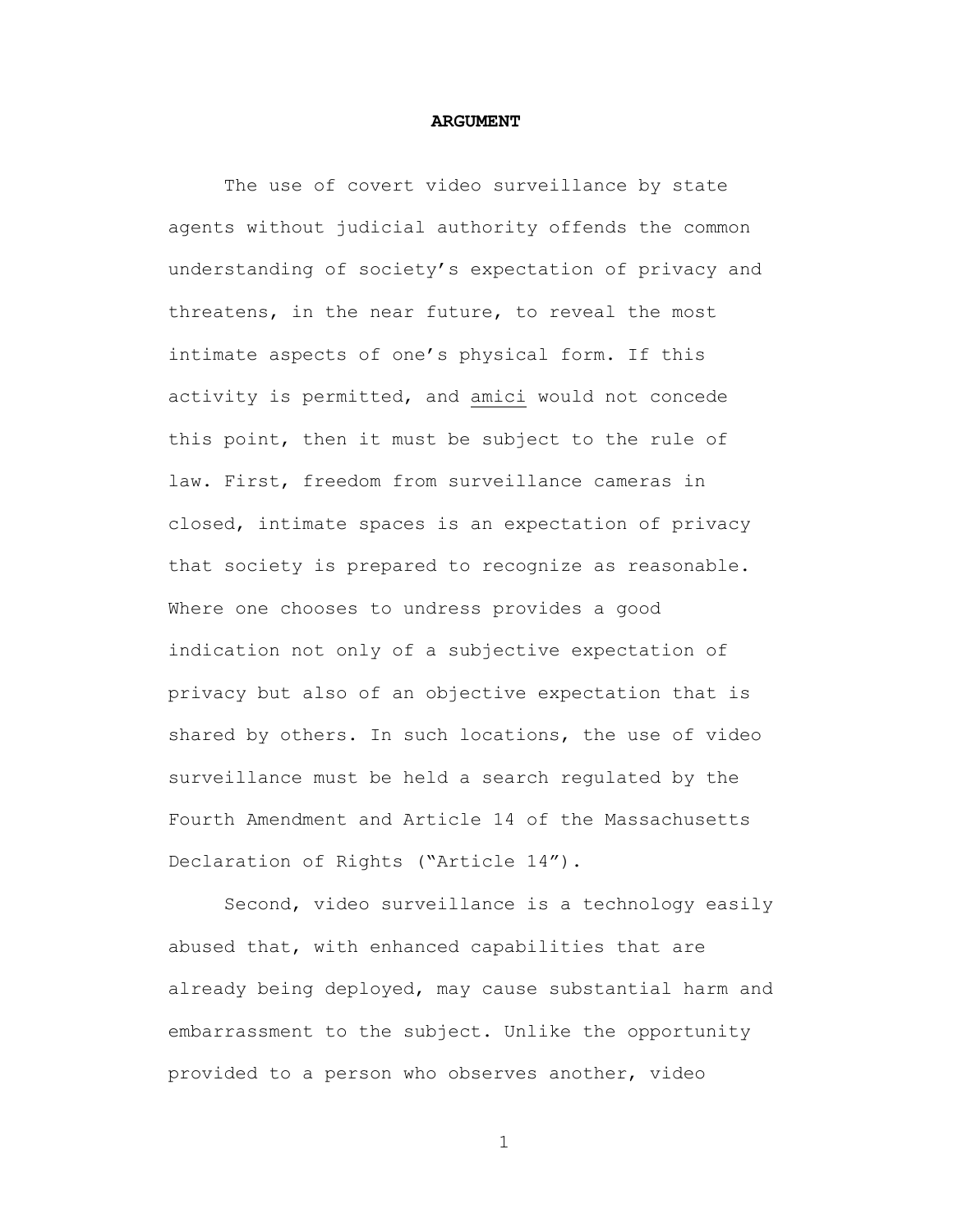surveillance cameras have the ability to zoom in on a subject, to record images, to match images against a database of images, and even to obtain outlines of the human body that would be otherwise concealed beneath clothing. Digital images are also easily copied and distributed online.

Third, when such surveillance occurs, the law must require that users are well trained and carefully supervised so that the opportunity to conduct a covert, visual search of a person does not become an excuse for state-sanctioned voyeurism.

The history of privacy protection in the United States is the history of the courts and the legislatures acting to safeguard the right of privacy as technology evolves. Where the law fails to distinguish between those uses of technology that safeguard individual liberty and those that intrude upon private life, our freedom is diminished and we are made less safe.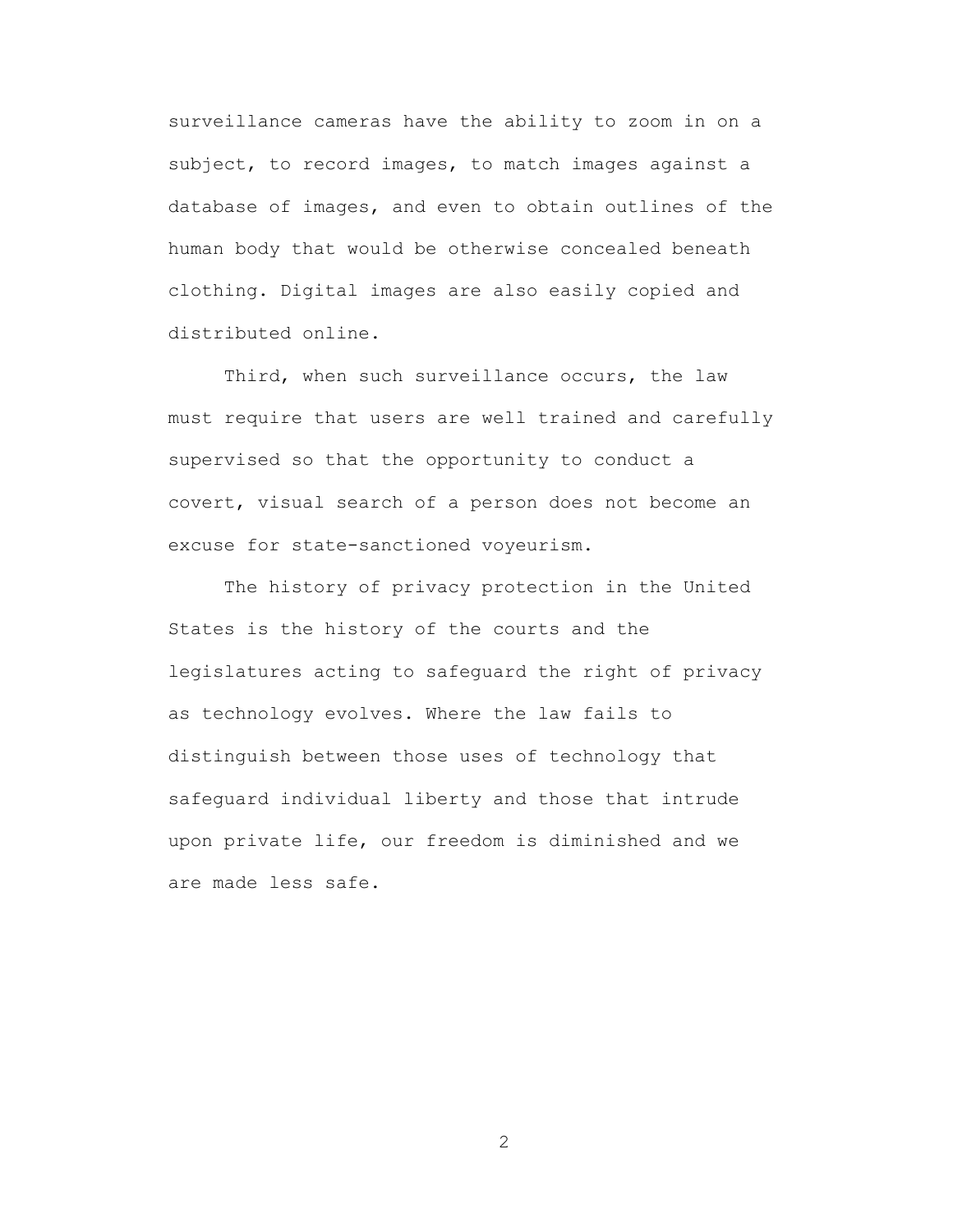**I. Ongoing Surveillance Offends Society's Expectation that Individuals in the Workplace are Entitled to Some Private Space and Therefore Must be Subject to Law.**

The College's subjection of Ms. Nelson to constant video surveillance was a search under the Fourth Amendment and Article 14. Government action becomes a constitutionally regulated search when it intrudes upon an "expectation of privacy . . . that society is prepared to recognize as reasonable." Katz v. United States, 389 U.S. 347, 361 (1967) (Harlan, J., concurring); accord Commonwealth v. Blood, 400 Mass. 61, 68 (1987).

The issue in this case is not whether the police should be allowed to videotape Ms. Nelson's office. The issue, rather, is whether the police should be allowed to videotape Ms. Nelson's office without any external judicial oversight. This Court's holding that covert video surveillance constitutes a search under the Fourth Amendment and Article 14 would only require that law enforcement officials acquire a warrant in order to perform such surveillance, a burden that cannot be said to be unreasonable. Blood, 400 Mass. at 76-77 ("It is too easy to forget — and, hence, too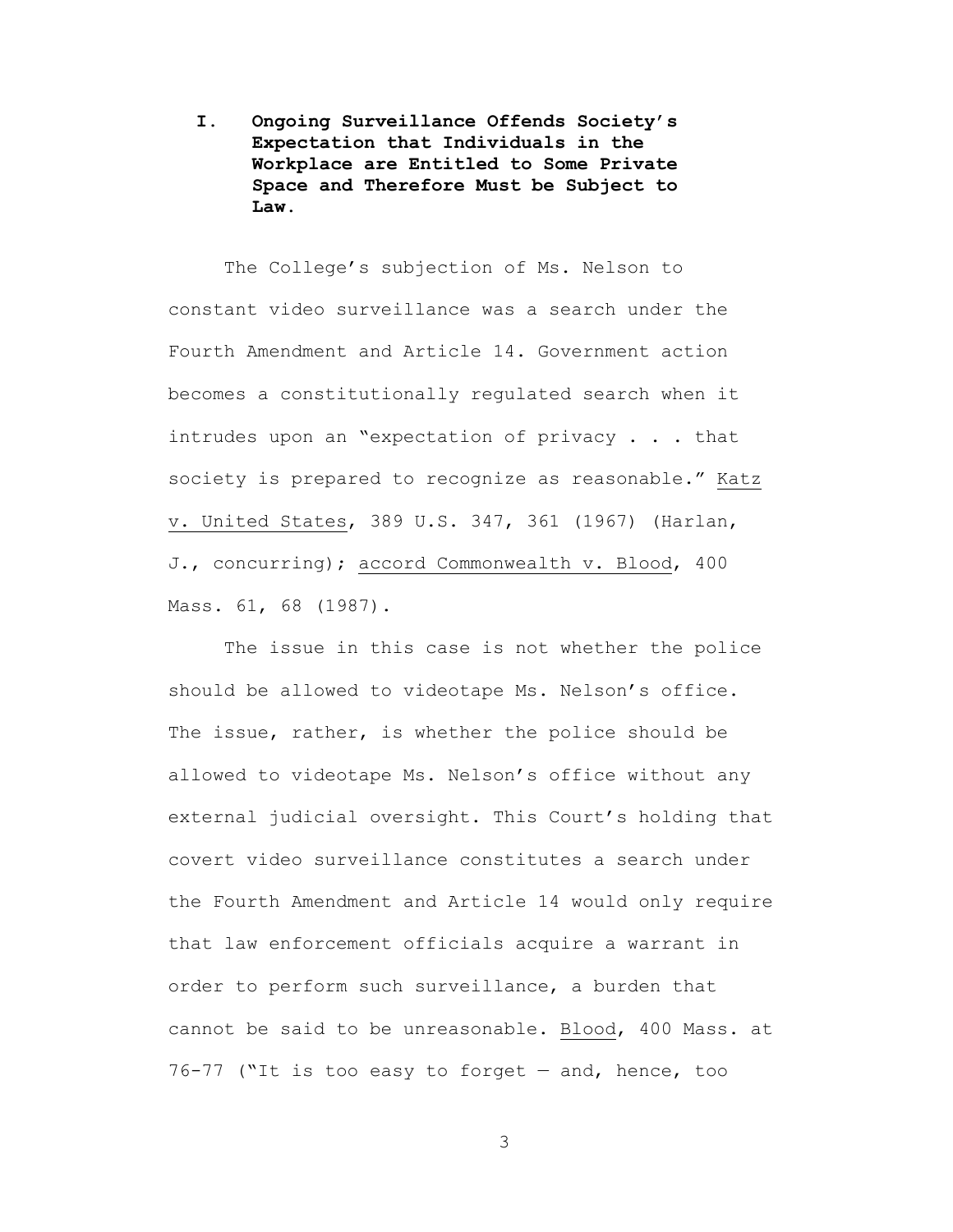often forgotten — that the issue here is whether to interpose a search warrant procedure  $\ldots$  . . " (quoting United States v. White, 401 U.S. 745, 789-90 (1971) (Harlan, J., dissenting))).

## **A. The Court Must Closely Scrutinize the Rapidly Growing Use of Video Surveillance.**

Video surveillance is being used at a staggering — and somewhat frightening — rate. There are 26 million surveillance cameras installed worldwide, 11 million of them in the United States. Dan Farmer & Charles C. Mann, Surveillance Nation, Tech. Rev., April 2003, at 36, 36. In the United Kingdom, there are reportedly 4.2 million surveillance cameras; the average Briton is captured on three hundred cameras every day. Jeffrey Rosen, The Naked Crowd 36-37 (2004).

Government use of surveillance has grown substantially. The United States Park Police have installed a \$2 million video surveillance system to monitor the District of Columbia. U.S. Gen. Accounting Office, GAO-03-748*,* Video Surveillance: Information on Law Enforcement's Use of Closed Circuit Television to Monitor Selected Federal Property in Washington, D.C.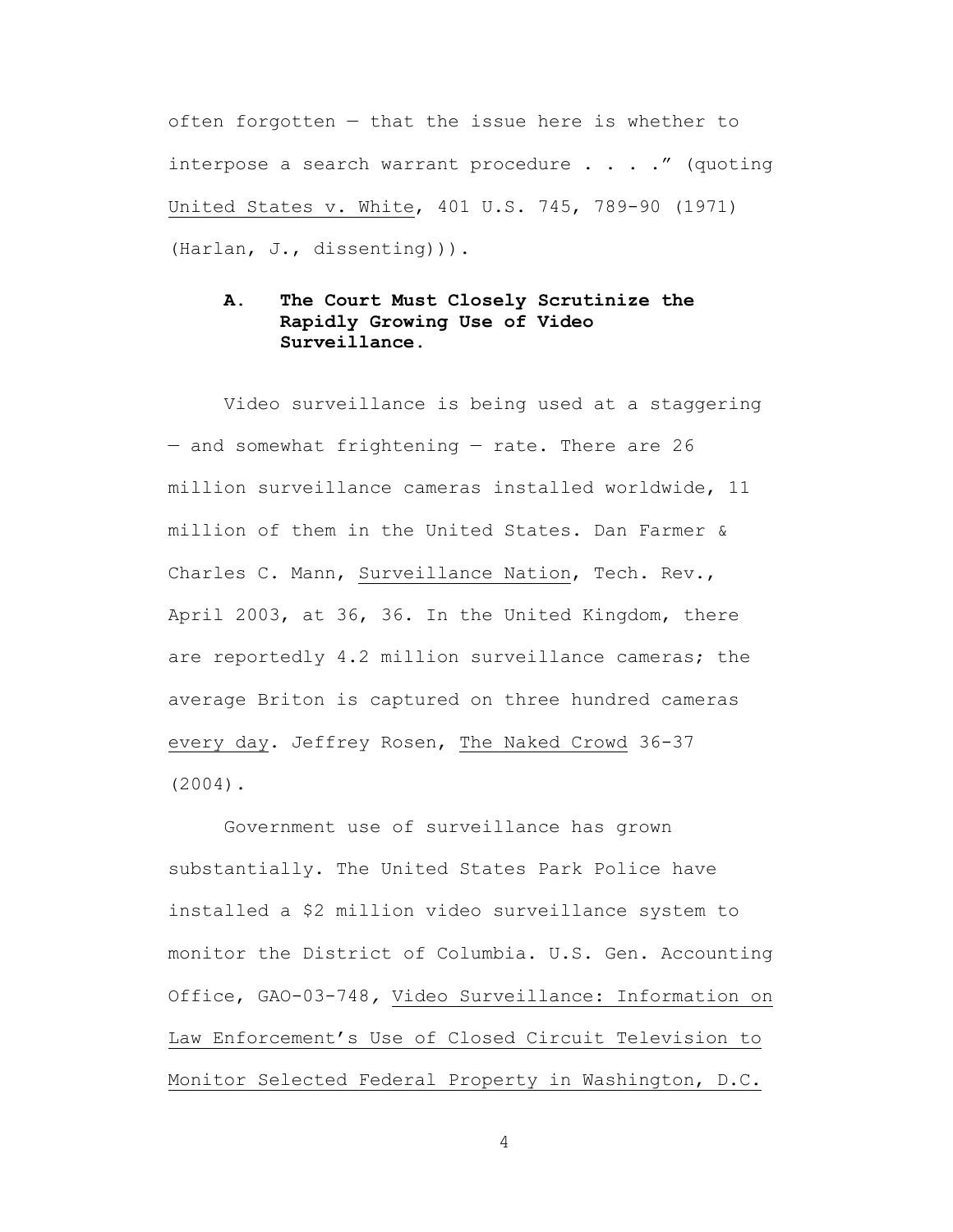16 (June 2003). See also EPIC, Observing Surveillance (documenting presence of video cameras in Washington,  $DC$ ).<sup>2</sup>

The Massachusetts police have installed numerous surveillance cameras on streets to watch the traffic. On one small stretch of road in Massachusetts, a camera records every passing car, collecting license plate numbers, vehicle speeds, and even the number of passengers. Farmer & Mann, supra, at 36.

Individuals are also using surveillance cameras in growing numbers. In 2000, the Christian Science Monitor reported that annual sales of "spy" cameras in New York had tripled to 125,000. Alexandra Marks, Smile! You're on Hidden Camera, Christian Sci. Monitor, Dec. 22, 2000.<sup>3</sup> Parents are also using "nanny cams" (miniature surveillance cameras hidden in household objects such as teddy bears) to watch their children's caretakers; manufacturers have reported up to threefold sales increases in the last decade. A 2003 survey conducted by Parenting Magazine and America Online revealed that 83% of parents would

2 http://www.observingsurveillance.org (last visited Nov. 2, 2005).

<sup>3</sup> Available at http://csmonitor.com/cgibin/ durableRedirect.pl?/durable/2000/12/22/p1s3.htm.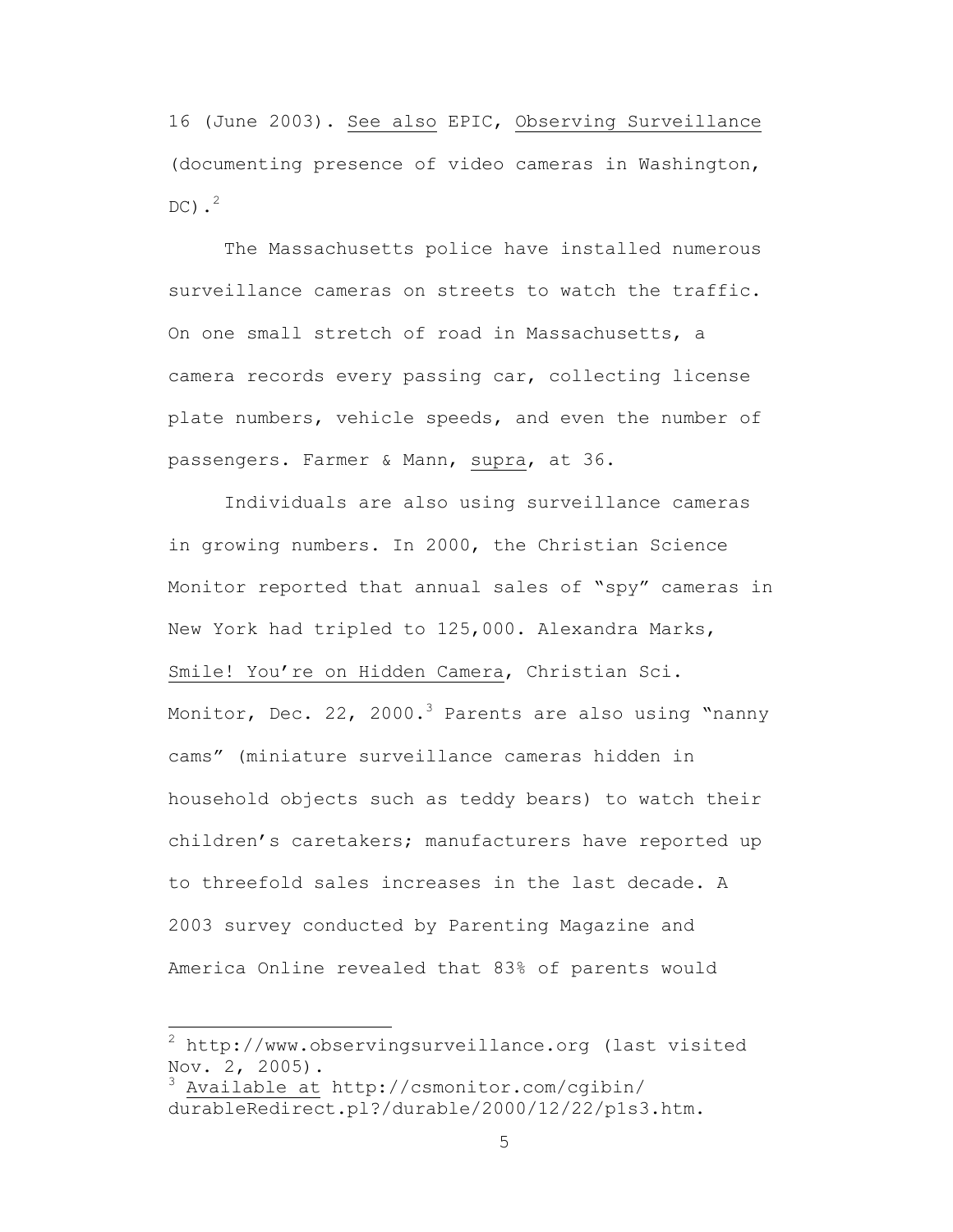secretly videotape their babysitter if they suspected improper childcare. Pat Burson, You've Decided to Videotape Your Nanny. Now the Next Tough Question: Do You Tell Her?, Newsday, Dec. 13, 2004. X10, one manufacturer of miniature video cameras and nanny cams, was reported to have sales of over \$21.3 million in 2000, 52% of which came from wireless camera sales. John Schwartz, Nanny-Cam May Leave a Home Exposed, N.Y. Times, Apr. 14, 2002.

The use of video surveillance in the workplace has grown rapidly in the past few years. In 2005, the American Management Association surveyed 526 companies on their employee surveillance policies. Am. Mgmt. Ass'n Int'l, 2005 Electronic Monitoring & Surveillance Survey 12 (May 18, 2005).<sup>4</sup> The survey revealed that  $51\%$ of employers use video cameras to prevent theft, violence and sabotage, and 16% use them to monitor employee performance. Id*.* at 9-10. Of those using video surveillance, between 15% and 20% do so without informing employees. Id*.*

Schools are yet another major consumer of video surveillance technologies. The University of

<sup>4</sup> Available at http://www.amanet.org/research/pdfs/EMS\_ summary05.pdf.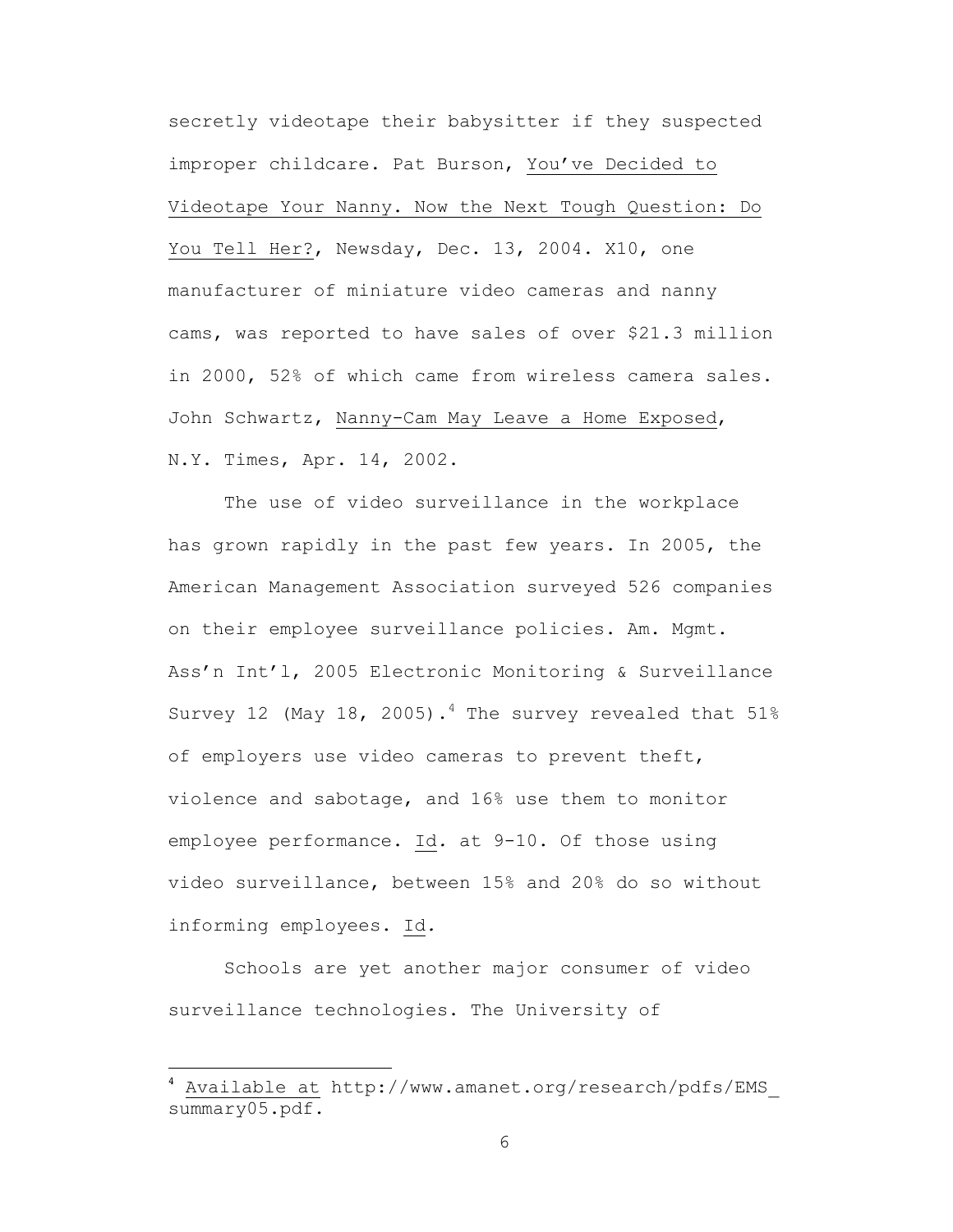Pennsylvania maintains over 400 cameras across its campus, and the University of Michigan at Ann Arbor has planned (as of 2003) to install a 200-camera monitoring system across its sixteen dormitories. Jeffrey R. Young, Smile! You're on Campus Camera, Chron. Higher Educ., June  $13$ , 2003, at A36. $^5$  Some schools are also secretive about their surveillance. In October 2002, students at the University of Texas at Austin were denied information about the locations of security cameras; a school representative said that the secrecy creates "a greater degree of confidence in securing the campus." Id*.*

The exponential growth in the use of video surveillance raises far-reaching privacy concerns. But the fact that a new technology makes possible widespread surveillance does not resolve the question of whether the widespread surveillance should be permitted. As the Massachusetts legislature said many years ago about the analogous world of telephone wiretapping in an age when its use was rapidly expanding:

 $<sup>5</sup>$  Available at http://chronicle.com/free/v49/i40/</sup> 40a03601.htm.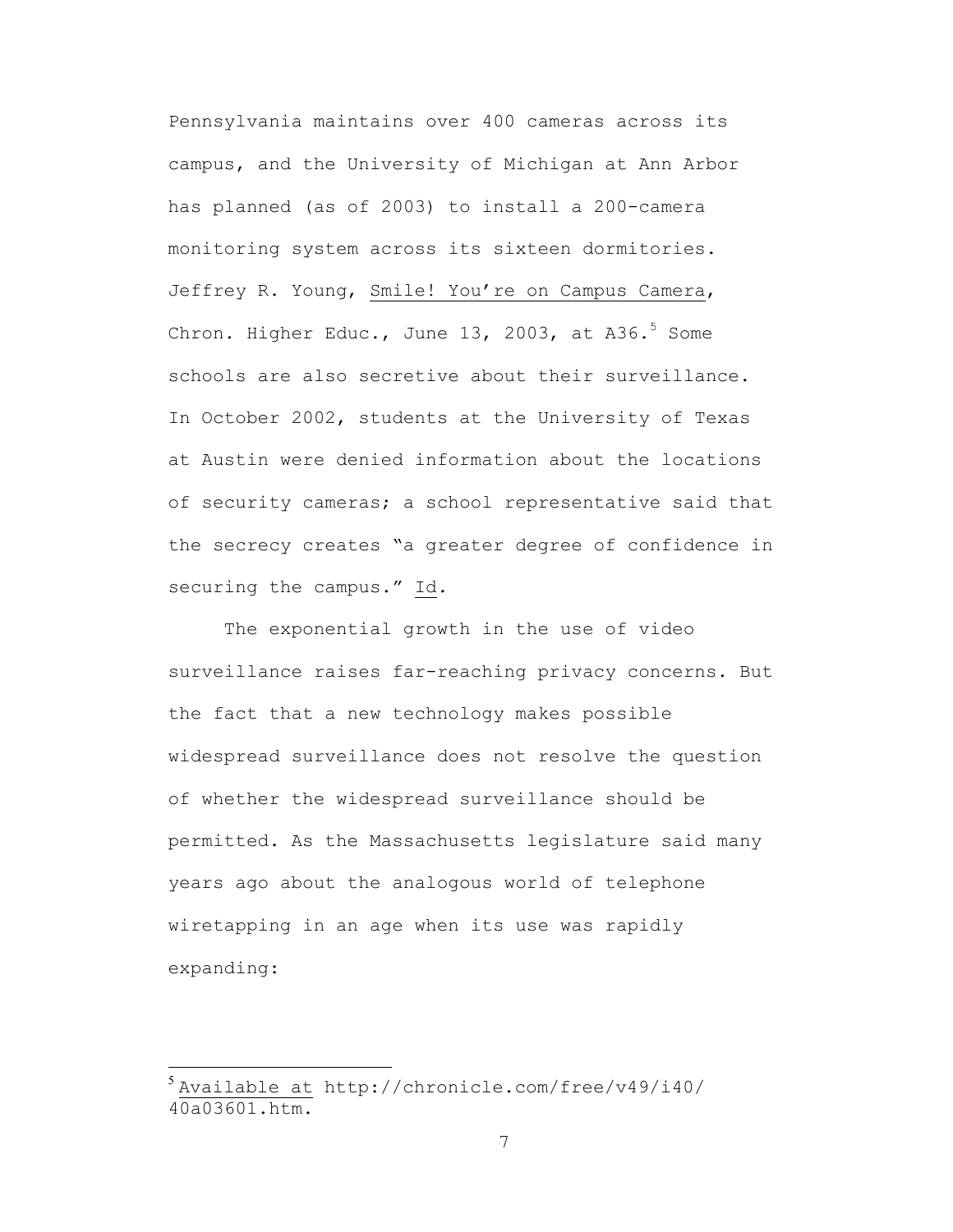The general court further finds that the uncontrolled development and unrestricted use of modern electronic surveillance devices pose grave dangers to the privacy of all citizens of the commonwealth. Therefore, the secret use of such devices by private individuals must be prohibited. The use of such devices by law enforcement officials must be conducted under strict judicial supervision and should be limited to the investigation of organized crime.

Interception of Wire and Oral Communications, Mass. Gen. Laws ch. 272, § 99(a) (2005). Similarly, the rapid adoption of video surveillance leaves open an important question as to the scope of the right to privacy. In cases where the surveillance technology is used by agents of the state in a covert fashion and is directed toward a zone of privacy where a person is choosing to undress, the law cannot be silent.

## **B. Public Opinion Clearly Establishes that the People Expect Privacy in Some Circumstances, Even in Spaces Generally Open to the Public.**

To answer the question of whether the covert videotaping of Ms. Nelson violated the Fourth Amendment and Article 14, the Court must ask whether the videotaped victim enjoyed a reasonable expectation of privacy. As one of the clearest expressions of what society recognizes as reasonable is the law that it enacts, it is only natural that we should first look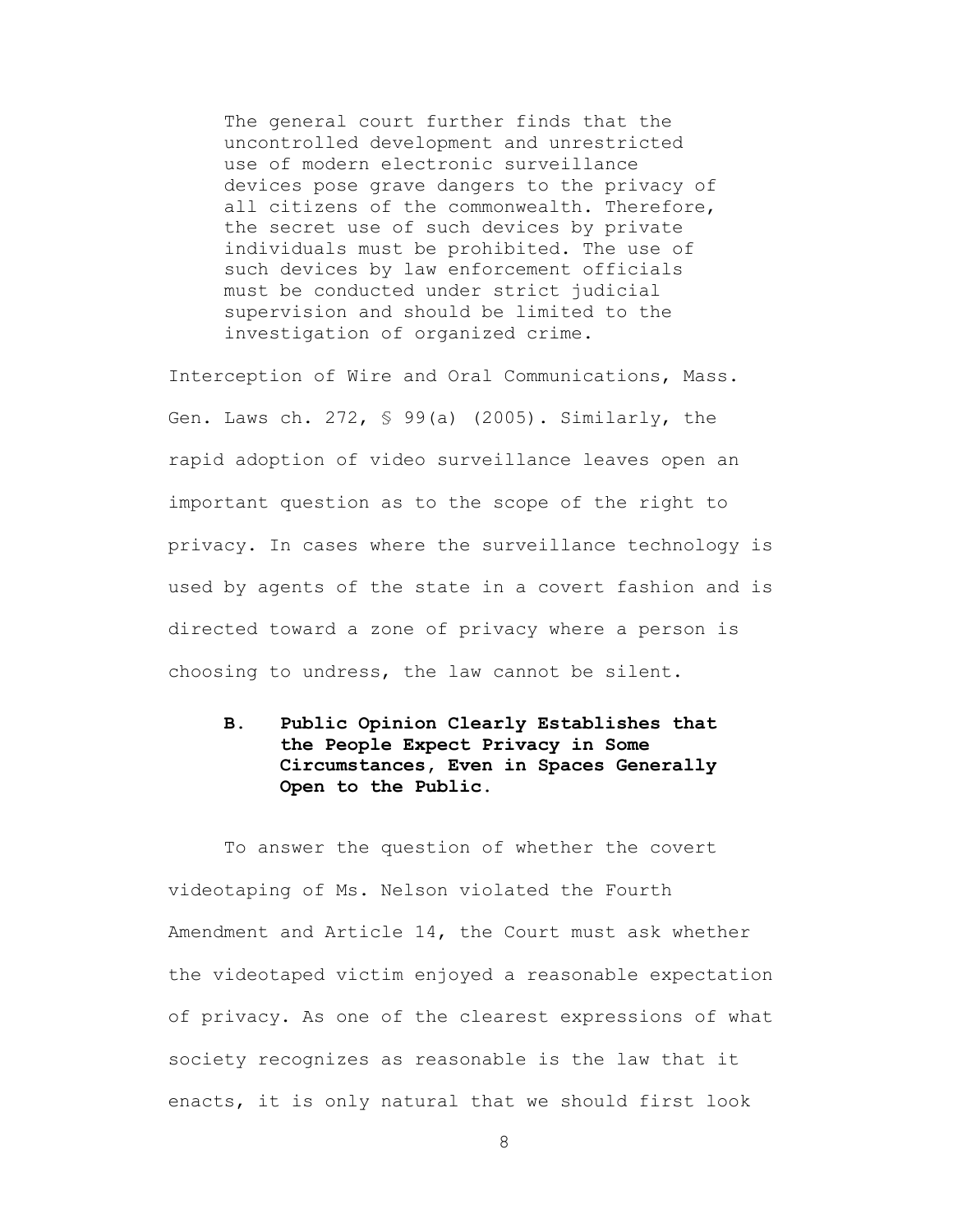to the laws of the states and the nation to answer this question.

The number of state anti-voyeurism statutes indicates the public's view that, even in public areas, individuals still retain an interest in privacy. The National Center for Victims of Crime reports that thirty-one states have laws against covert video surveillance of public spaces for voyeuristic or stalking purposes. See Stalking Res. Ctr., Nat'l Ctr. for Victims of Crime, Video Voyeurism Laws (2004). $^6$  Massachusetts enacted one such law recently; its text is representative of others:

Whoever willfully photographs, videotapes or electronically surveils another person who is nude or partially nude, with the intent to secretly conduct or hide such activity, when the other person in such place and circumstance would have a reasonable expectation of privacy in not being so photographed, videotaped or electronically surveilled, and without that person's knowledge and consent, shall be punished by imprisonment in the house of correction for not more than 2 1/2 years or by a fine of not more than \$5,000, or by both such fine and imprisonment.

Electronic Recording or Surveillance of Nude or Partially Nude Person, Mass. Gen. Laws ch. 272, §

6 http://www.ncvc.org/src/AGP.Net/Components/ DocumentViewer/Download.aspxnz?DocumentID=37716.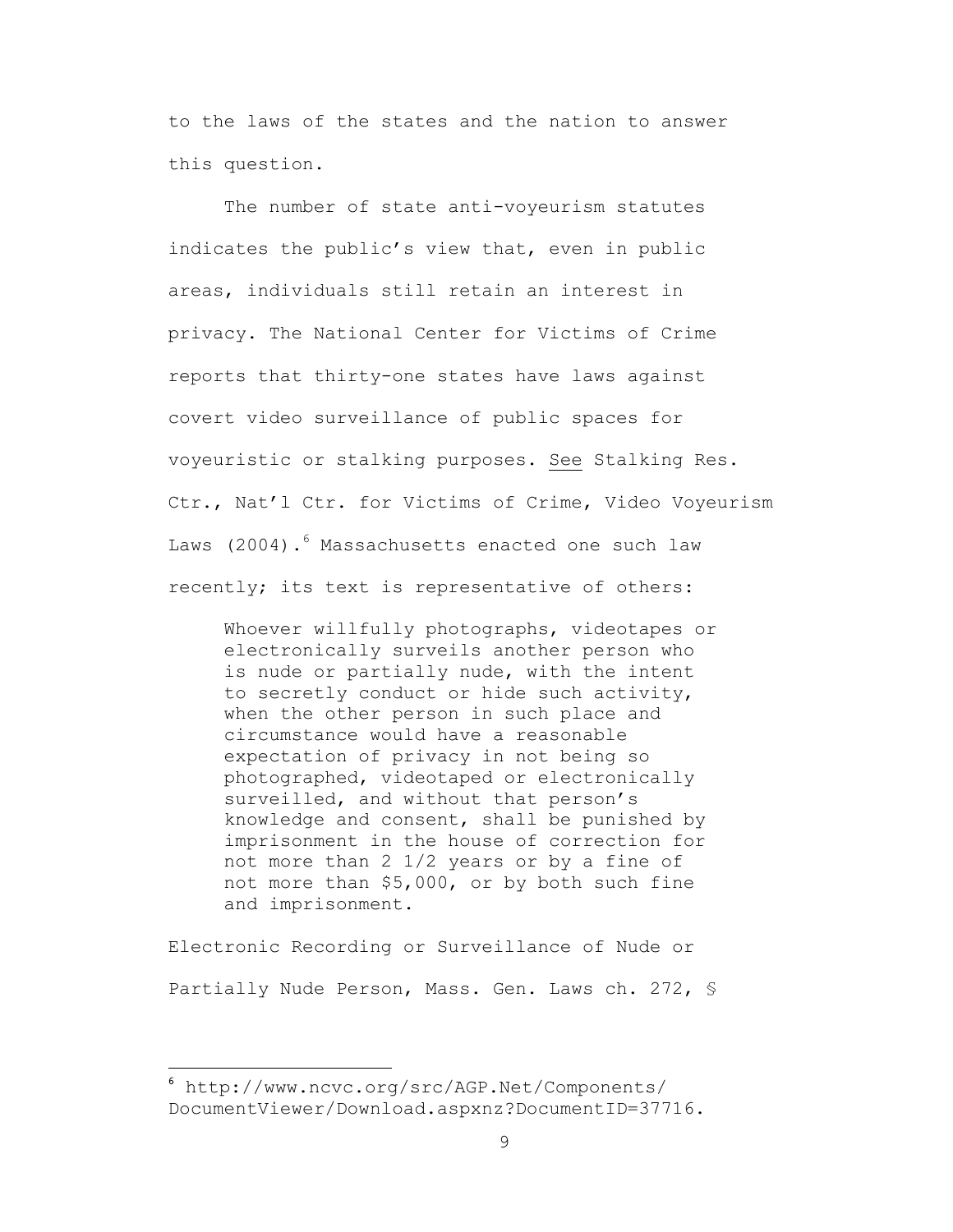104(b)  $(2005)$ .<sup>7</sup>

Congress has also made clear that hi-tech voyeurism, even in public places, is impermissible. Video Voyeurism Protection Act, 18 U.S.C.S. § 1801(a) (2005) (Prohibiting the "capture [of] an improper image of an individual."), available at Marc Rotenberg, The Privacy Law Sourcebook: United States Law, International Law, and Recent Developments 334 (EPIC 2004).

The lesson to be drawn from this discussion is that, even in public places, there are circumstances in which society is prepared to  $-$  in fact, does  $$ recognize as reasonable. See generally Lance E. Rothenberg, Comment, Re-Thinking Privacy: Peeping Toms, Video Voyeurs, and Failure of the Criminal Law to Recognize a Reasonable Expectation of Privacy in the Public Space, 49 Am. U. L. Rev. 1127, 1158-59 (2000) (describing other anti-voyeurism statutes, such as California's, that have used the word "circumstances" to incorporate a view of a reasonable

7 A subsequent provision exempts from this statute "law enforcement officer[s] acting within the scope of [their] authority under applicable law." Id*.* To rest the case on this provision, naturally, would beg the question, as the issue at bar is the scope of law enforcement's authority.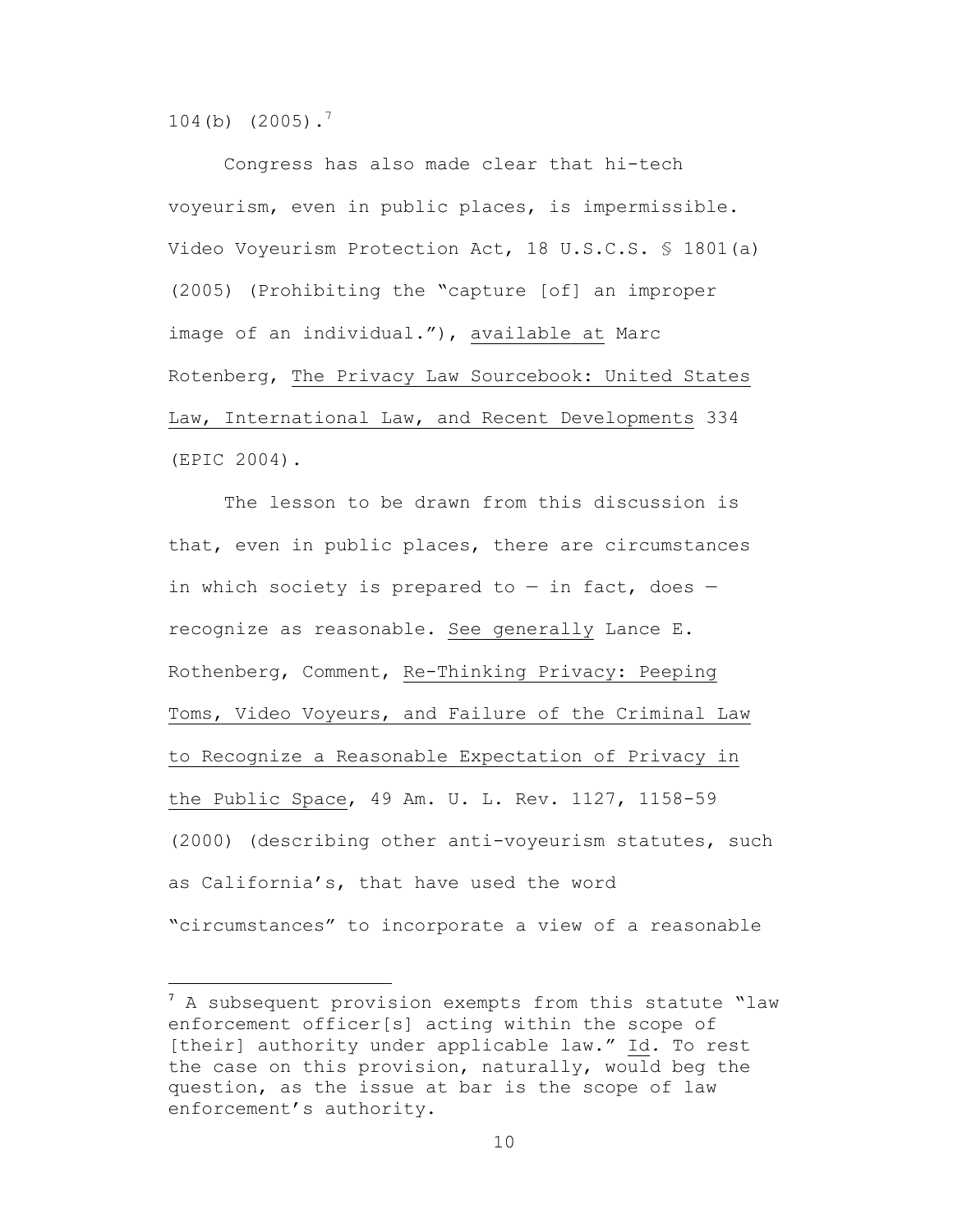expectation of privacy in public).

Ms. Nelson's changing of clothes in an enclosed space clearly evinces both a subjective and objective expectation of privacy. See Katz, 389 U.S. at 361 (Harlan, J., concurring). She surrounded herself with six-foot-high partitions. This almost a literal representation of what has often been described as a "zone of privacy."<sup>8</sup> The Supreme Court found that Mr. Katz had a reasonable expectation of privacy in his telephone call even though he was standing in a glass telephone booth on a street corner in Los Angeles. Katz, 389 U.S. at 348. Ms. Nelson changed her clothes behind a partition. Her expectation of privacy should be no less.

Courts across the country have consistently agreed that video surveillance is in itself highly intrusive and violates individual privacy. The Fifth Circuit, for example, has said that "indiscriminate video surveillance raises the spectre of the Orwellian

8 Case law has also addressed the reasonable expectation of privacy in enclosed spaces of the workplace; many of those cases are discussed by the parties. See, e.g., State v. Bonnell, 856 P.2d 1265 (Haw. 1993) (reasonable expectation of privacy in an employee break room that was unobservable outside of the room and where employees could have quickly identified the approach of intruders).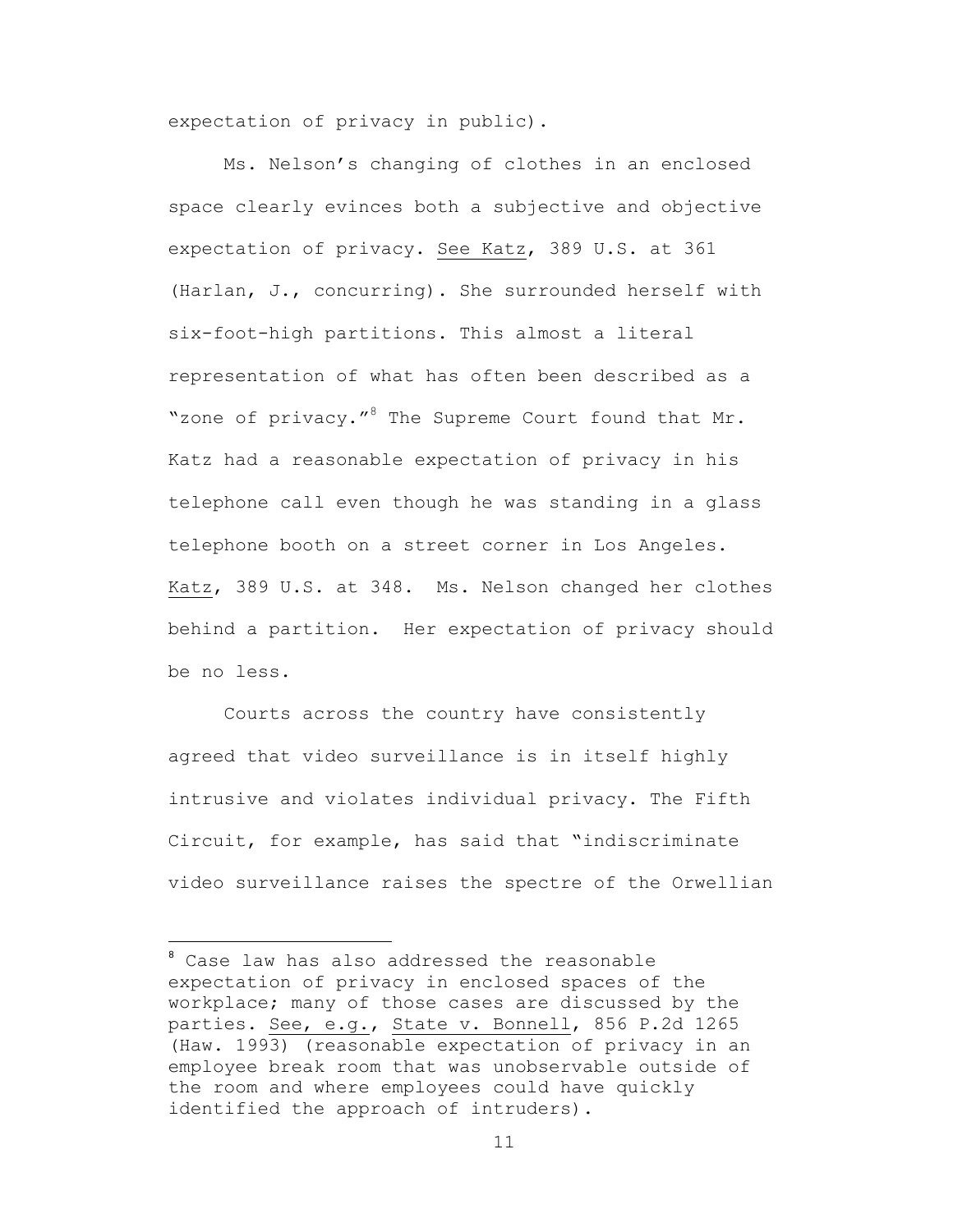state," United States v. Cuevas-Sanchez, 821 F.2d 248, 251 (5th Cir. 1987), and numerous courts are in agreement.<sup>9</sup>

## **C. If Such Surveillance is Left Unchecked, then the Reasonable Expectation of Privacy Would Be Severely Undermined.**

Not only do the people have a reasonable expectation of privacy from surveillance cameras, the people should enjoy such privacy, because a holding otherwise would be essentially tantamount to a holding that society has virtually no reasonable expectation of privacy beyond the front door of the home. This conclusion must logically follow because of the new and developing technologies of surveillance that threaten to undermine our privacy and dignity in new and chilling ways.

One such technology, a new device known as "Backscatter X-Ray," can effectively see through clothing and produce naked images of people walking

9 See, e.g., United States v. Torres, 751 F.2d 875, 882 (7th Cir. 1984) ("[T]elevision surveillance . . . could be grossly abused — to eliminate personal privacy as understood in modern Western nations."); Commonwealth v. Price, 408 Mass. 668, 677 (1990) (Liacos, J., dissenting) (quoting Torres). But see id*.* at 674 (majority opinion) (dicta) (calling video surveillance "a relatively minor intrusion beyond . . . audio recording").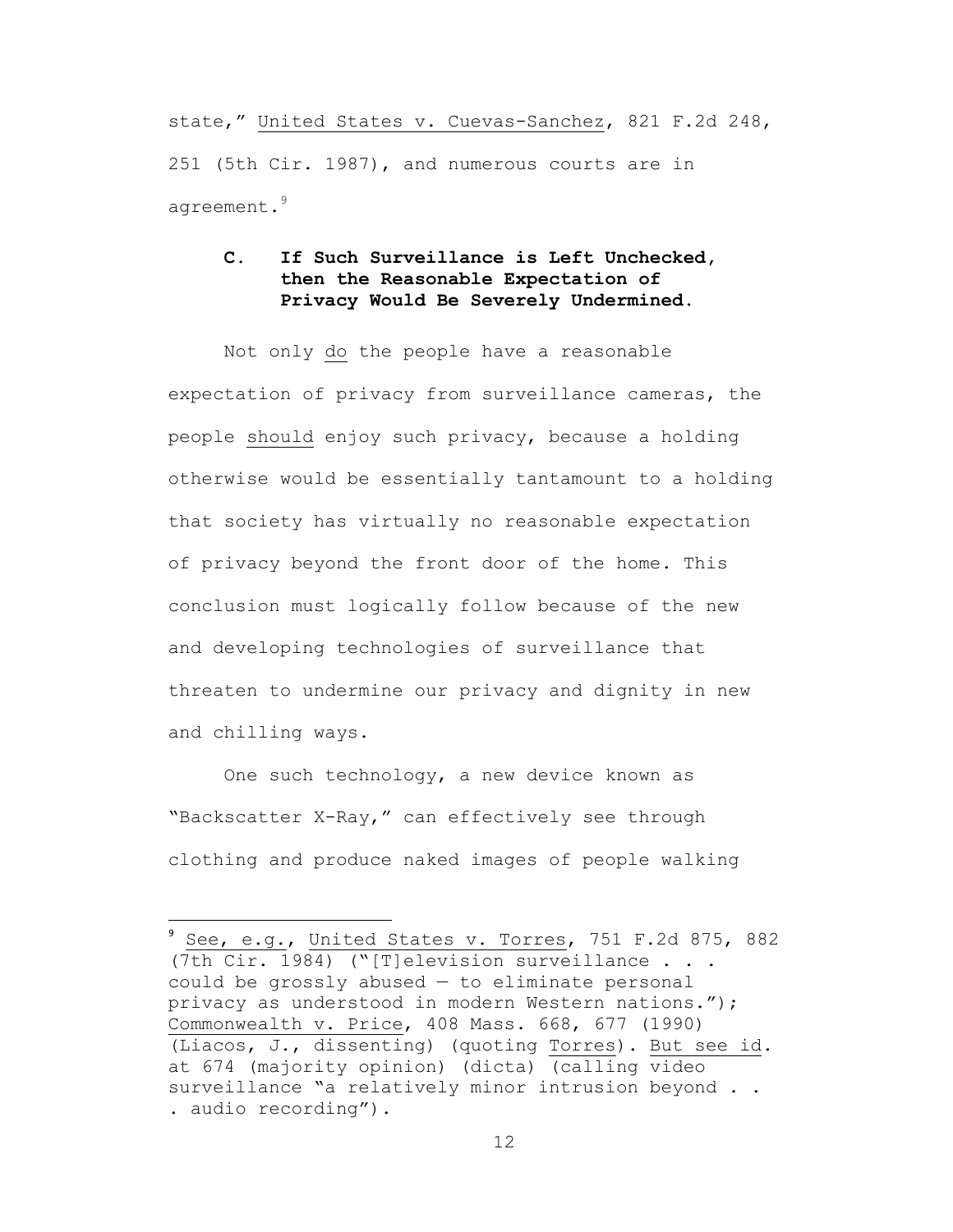down the street. See EPIC, Backscatter X-Ray Screening Technology; $^{10}$  Joe Sharkey, <u>Airport Screeners Could Get</u> X-Rated X-Ray Views, N.Y. Times, May 24, 2005, at C5. This technology has already been deployed at several locations, such as public transportation entrances and border patrol sites. $^{11}$  Undoubtedly, as time passes, Backscatter technology will become cheaper, more accessible, more concealable, and more readily used, just as video surveillance has already become. The argument for Backscatter X-Ray, like the argument for video surveillance, is that it protects public safety and helps deter criminal conduct.

If the Court should rule today that the people cannot reasonably expect freedom from indiscriminate video surveillance because it is so commonplace and expected, will the Court rule tomorrow that people should not reasonably expect freedom from "virtual" strip searches because they have become equally commonplace?

Video surveillance itself will soon become even

10 http://www.epic.org/privacy/airtravel/ backscatter/default.html (last updated July 11, 2005). <sup>11</sup> See id*.* (airports); Ben Webster, Body Scan Machines to Be Used on Tube Passengers, Times (London), Jul. 8, 2005, at Home News, 19 (subways); Judy Foreman, First Bags, Now Passengers?, L.A. Times, Jan. 10, 2005, at F3 (border patrol).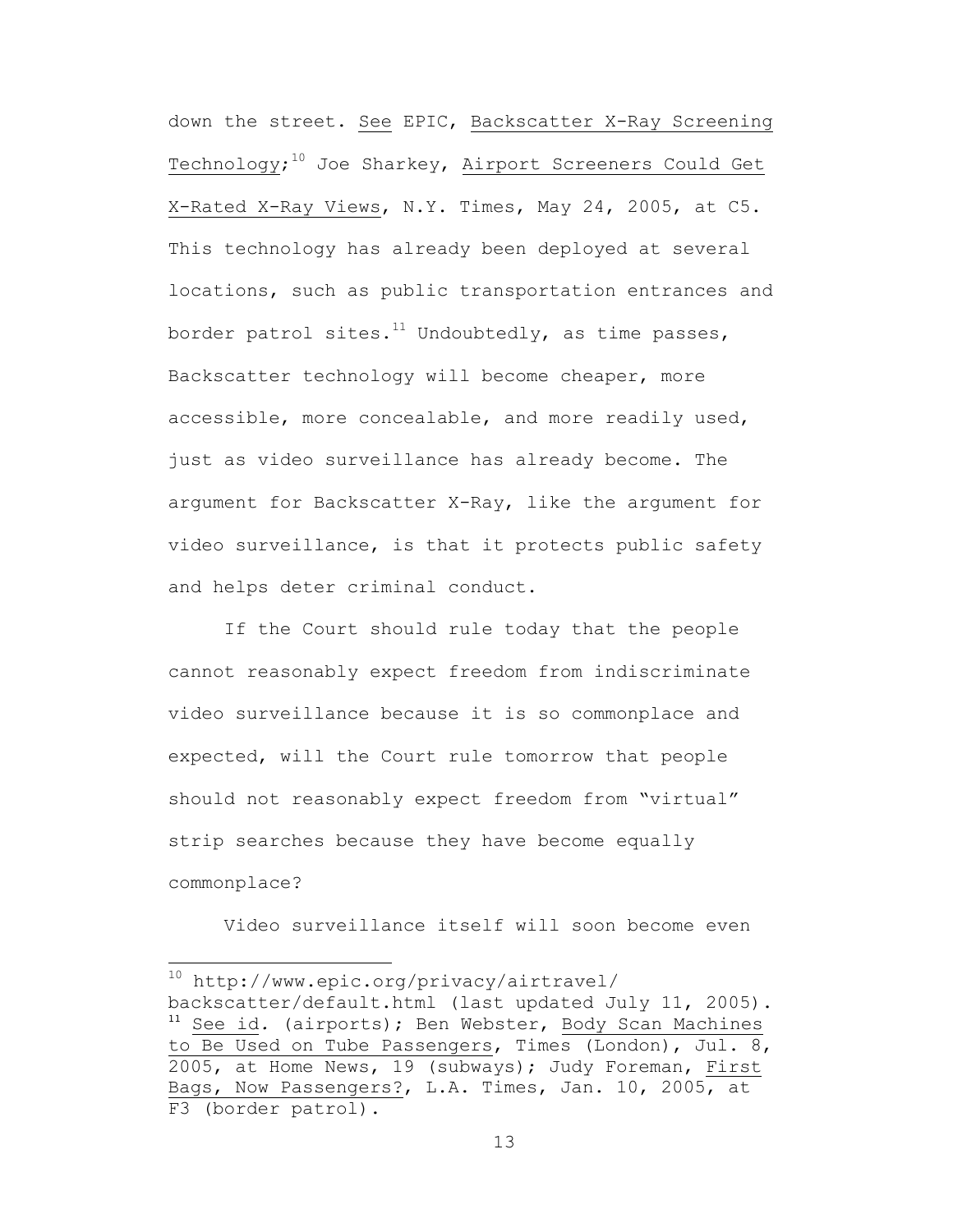more invasive with emerging face-recognition technology and the corresponding ability to track the movements of every person at any time. See generally W. Zhao et al., Face Recognition: A Literature Survey, 35 ACM Computing Surveys 399 (2003) (survey of current face-recognition technologies). Such technology, which is already currently available in several commercial products, id*.* at 401, may ultimately be able to identify individuals captured only momentarily by a camera and compare them against enormous databases. Id*.* at 432-33. With the ubiquity of surveillance cameras described previously, it is no stretch of the imagination to see that, one day, the surveillance network might know every step we take outside of our homes. These are issues of profound importance that will increasingly challenge the nation's highest courts in the years ahead. See, e.g., Jeffrey Rosen, Supreme Futurology, N.Y. Times Mag., Aug. 28, 2005 at 24.

The Court, then, has two options. It could concede that technology dictates our reasonable expectation of privacy, and live with the thought that the people shall be subject to exposure to the eye of the hidden camera that can and does venture places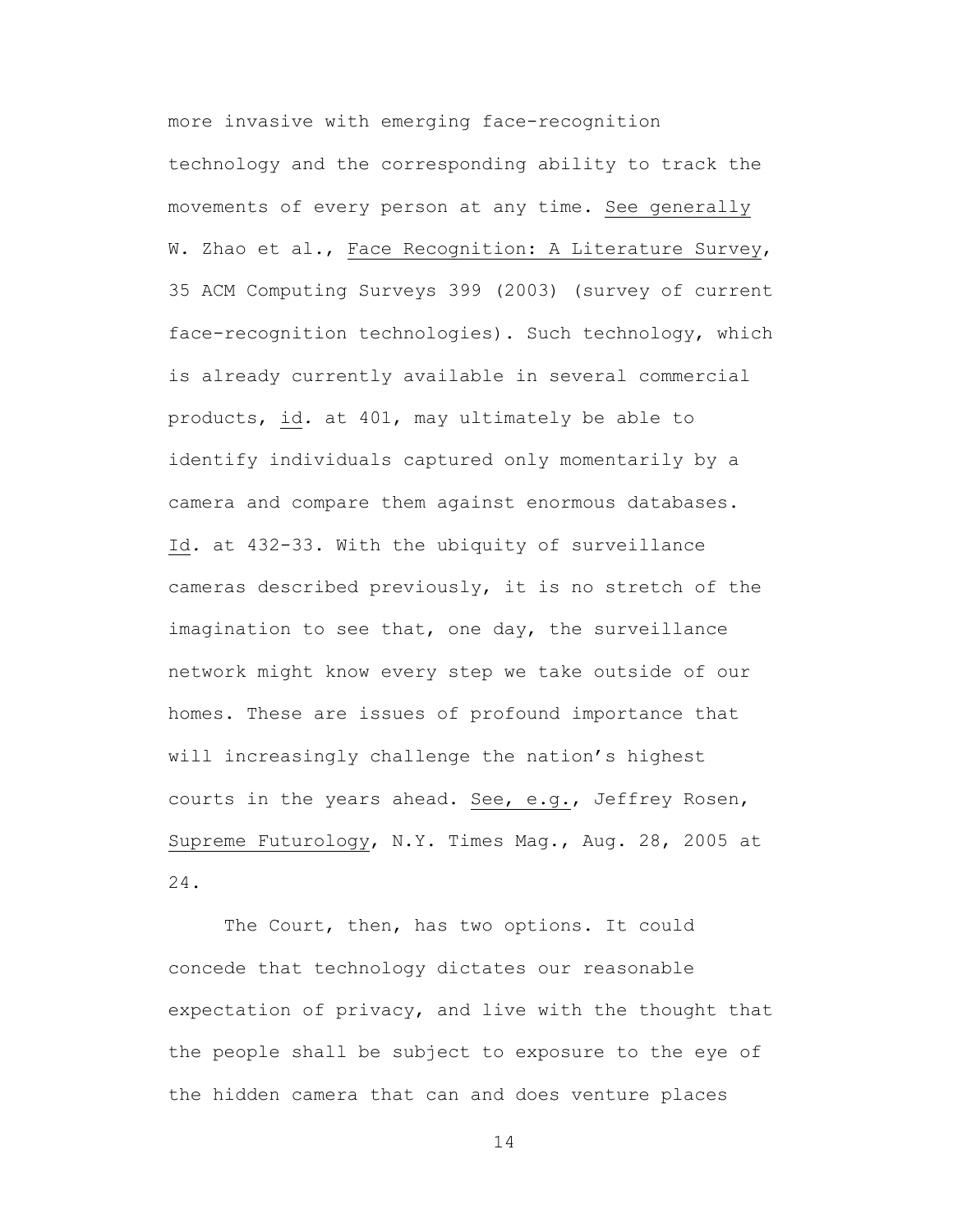that no human eye could ever have seen. Or it could decide that the law has the power to protect society's expectation of privacy in the face of such technology, and it could establish safeguards that permit technological innovation and preserve human dignity.

The Supreme Court faced just this issue in Kyllo v. United States, in which the police employed a sophisticated thermal device to detect the high-heat lamps commonly employed in growing marijuana. 533 U.S. 27, 29-30 (2001). Justice Scalia, writing for the majority, held that a thermal scanner used to measure heat waves emanating from a home constituted a search under the Fourth Amendment. Id*.* at 34-35. While the Court acknowledged that technology had affected our reasonable expectations of privacy, it remained firm in its conviction that there are "limits . . . upon this power of technology to shrink the realm of guaranteed privacy." Id*.* at 33-34. The case reminds us that advances in technology should not mechanically chip away our reasonable expectations of privacy; rather, the state's use of technology to search must be limited to protect expectations of privacy.

The highest courts of the states play a critical role in helping to ensure the protection of the right,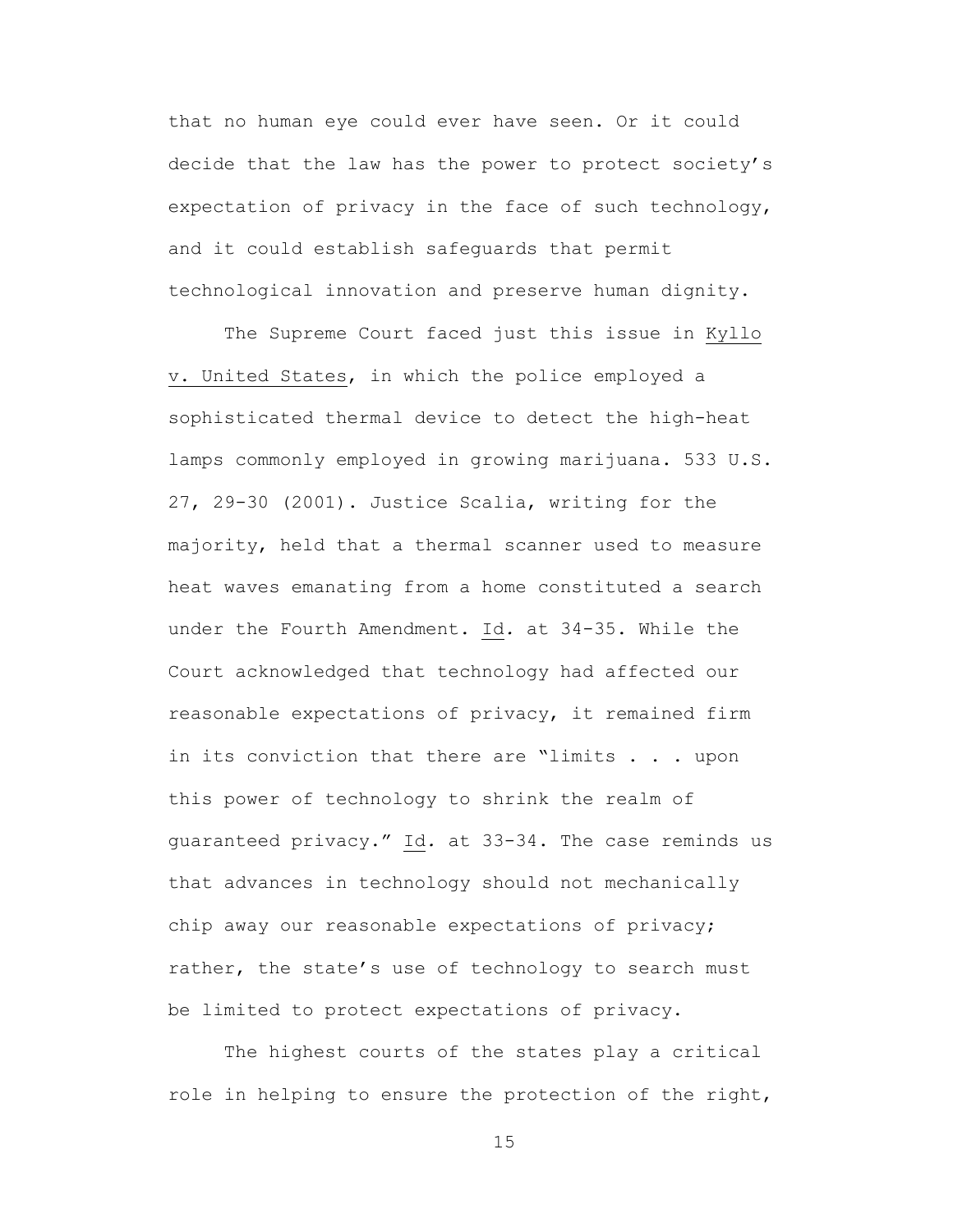described by Justice Louis Brandeis, as "the most comprehensive of rights and the right most valued by civilized men." Olmstead v. United States, 277 U.S. 438, 478 (1928) (Brandeis, J., dissenting). Consider this Court's decision in Commonwealth v. Blood. In an earlier case before the United States Supreme Court involving the practice of informants wearing audio bugs, Justice Harlan wrote:

Were third-party bugging a prevalent practice, it might well smother that spontaneity — reflected in frivolous, impetuous, sacrilegious, and defiant discourse  $-$  that liberates daily life.  $\ldots$ . The interest [third-party bugging] fails to protect is the expectation of the ordinary citizen, who has never engaged in illegal conduct in his life, that he may carry on his private discourse freely, openly, and spontaneously without measuring his every word against the connotations it might carry when instantaneously heard by others unknown to him and unfamiliar with his situation or analyzed in a cold, formal record played days, months, or years after the conversation.

White, 401 U.S. 745, 787, 790 (Harlan, J, dissenting). The Supreme Court chose not to join in Justice Harlan's views, but the Massachusetts Supreme Judicial Court did adopt them in Blood. As the Court said,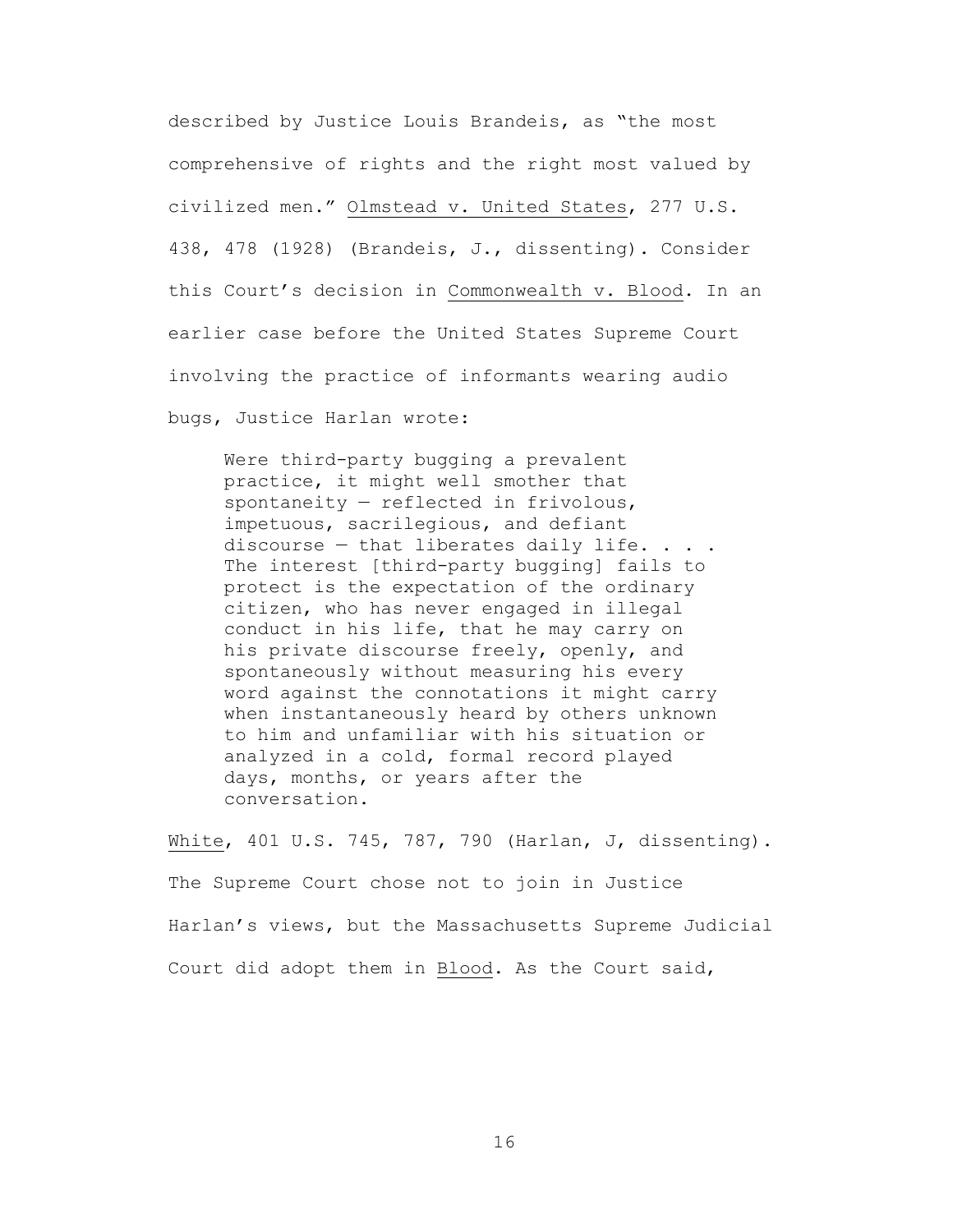it is not just the right to a silent, solitary autonomy which is threatened by electronic surveillance: It is the right to bring thoughts and emotions forth from the self in company with others doing likewise, the right to be known to others and to know them, and thus to be whole as a free member of a free society.

400 Mass. at 69.

In affirming Ms. Nelson's reasonable expectation of privacy as she changed her clothes in an enclosed space of her office, the Court should continue to affirm this line of reasoning, validating the right of every man and woman to be free of the chilling selfconsciousness attached to a constant fear of being captured by the unseen camera.

II. **The Training of State Employees in the Use of Video Surveillance Should Not Be Held a Discretionary Function Because of the Well-Established Potential for Abuse of Covert Video Cameras.**

Beyond video surveillance's violation of our reasonable expectations of privacy, and partly because of it, such surveillance is easily and frequently abused in ways that cause substantial harm to social values and human dignity, and so the Court should not complacently assent to the College's alleged failure to train and supervise the use of video surveillance in Ms. Nelson's cubicle by calling it a "discretionary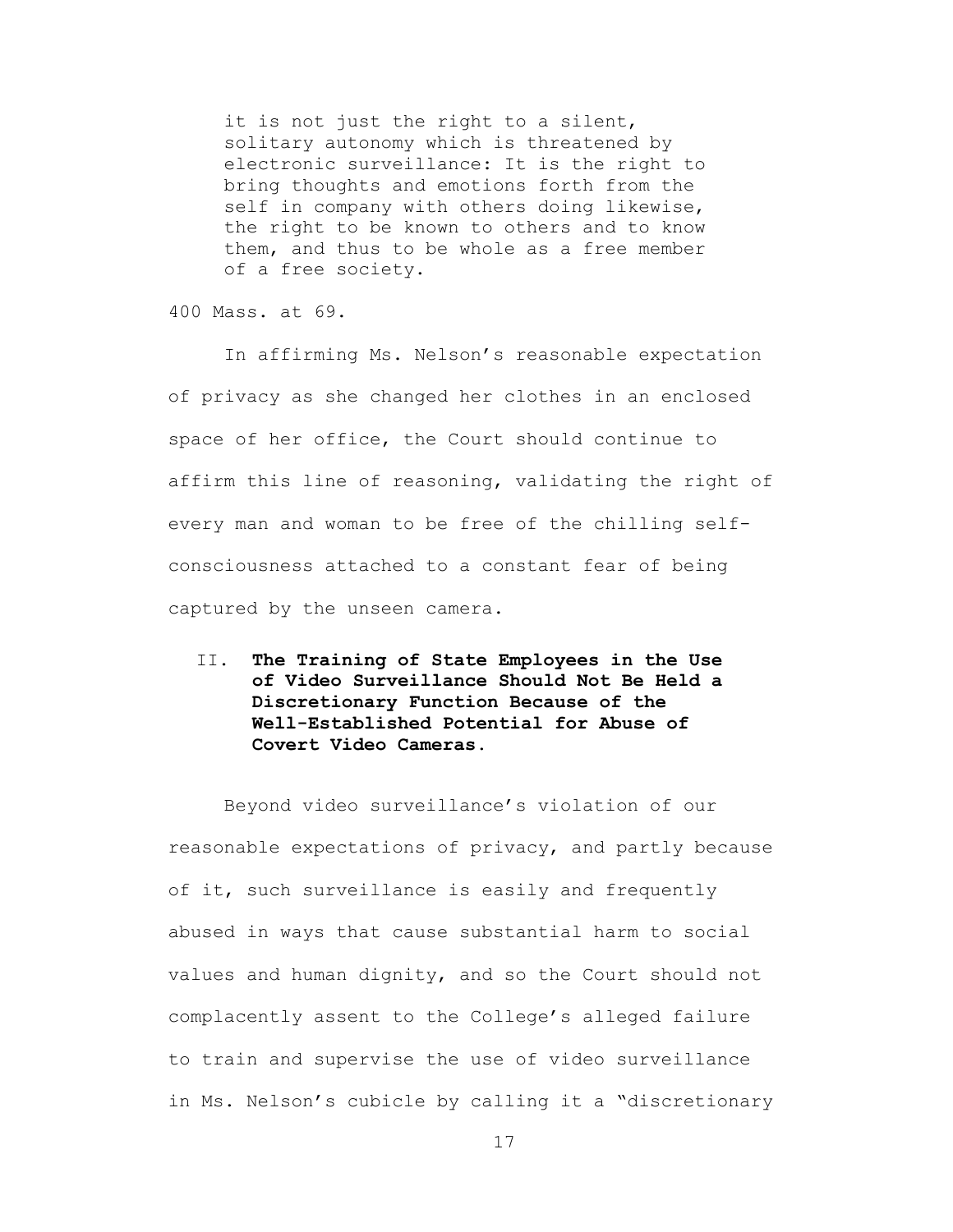function" immune to the rigors of the law. Massachusetts Tort Claims Act, Mass. Gen. Laws ch. 258  $$10(b)$  (2005).

The dangers of abuse of surveillance cameras by untrained and unsupervised operators are widely documented. These dangers include racial profiling, sexual indiscretion, and abuse of surveilled subjects. British studies have found a significant danger of racial discrimination and stereotyping by those monitoring the cameras. National Association for the Criminal Rehabilitation of Offenders, To CCTV or not to CCTV? A review of current research into the effectiveness of CCTV systems in reducing crime 4 (June 28, 2002)<sup>12</sup>; Clive Norris and Gary Armstrong, The Unforgiving Eye: CCTV surveillance in public space, Centre for Criminology and Criminal Justice at Hull University (1997).

It should be clear that video surveillance is an invasive technology that requires oversight and regulation, and the Court should not give state agencies the privilege of employing such technology in an indiscriminate and unfettered manner.

 $\frac{1}{12}$  Available at http://www.nacro.org.uk/data/ briefings/nacro-2002062800-csps.pdf.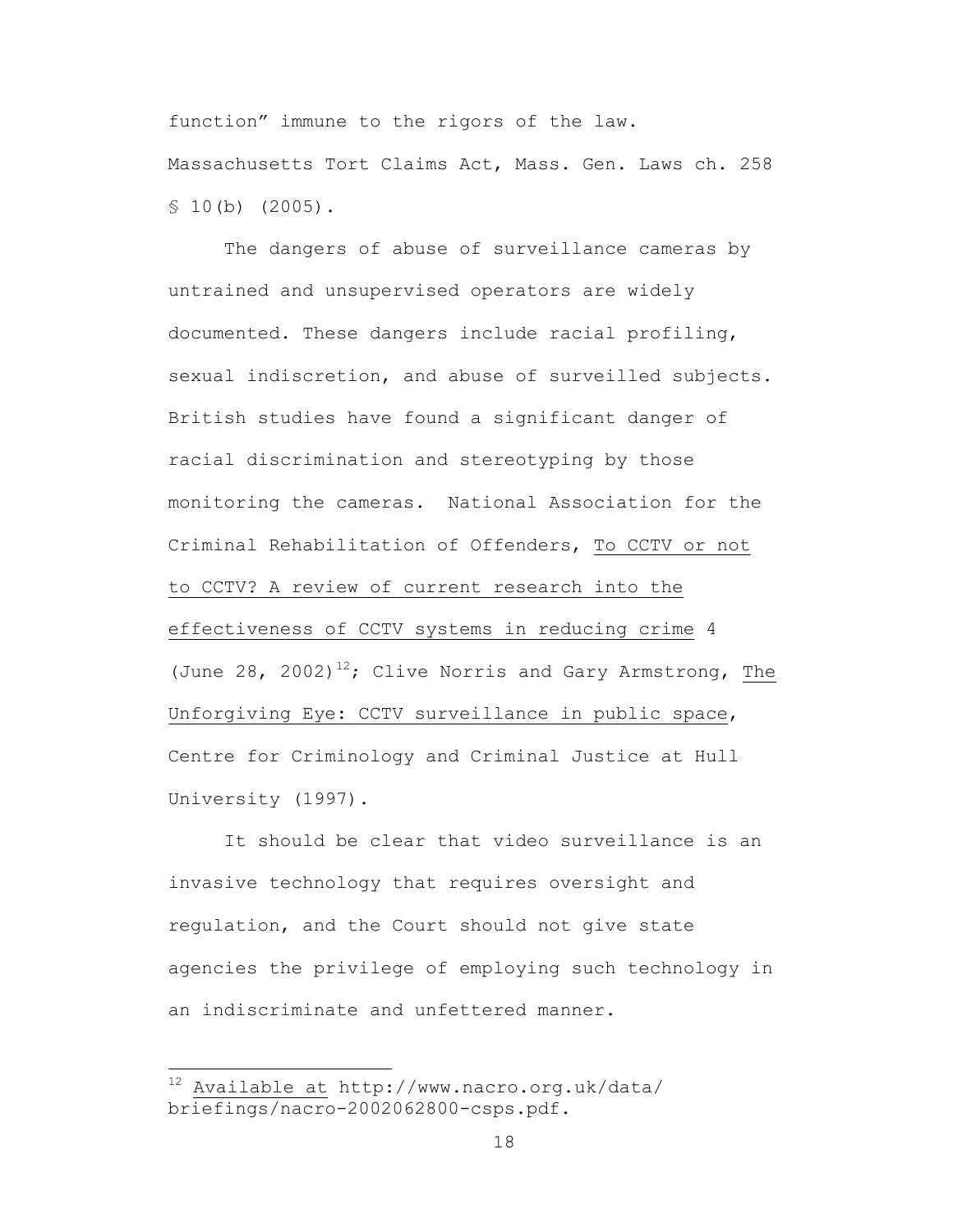## **A. Surveillance Cameras Are Prone to Misuse by Operators in Ways that Improperly Invade Individual Privacy Without Enhancing Security.**

Between 1995 and 1996, a team of researchers led by criminologist Clive Norris undertook a study of surveillance camera operators at three sites in the United Kingdom. Clive Norris and Gary Armstrong, The Maximum Surveillance Society: The Rise of CCTV 95-96 (1999). Each researcher would shadow a camera operator for the operator's shift, observing who the operator focused on and how the operator acted. Id*.* at 96. In total, the team observed 25 camera operators, 592 working hours, and 1677 individuals captured on camera. See id*.* at 97.

Norris's research revealed significant patterns of racial and sexual discrimination. In two of the three cities observed, blacks were surveilled between 170% and 250% more often than whites.13 Id*.* at 110. Moreover, blacks were twice as likely to be surveilled as whites for "no apparent reason." Id*.* at 115. Women, while watched far less frequently than men, were followed by camera operators 15% of the time for

 $13$  In the third location, there were too few blacks in the general population to produce statistically meaningful results. See id*.* at 110.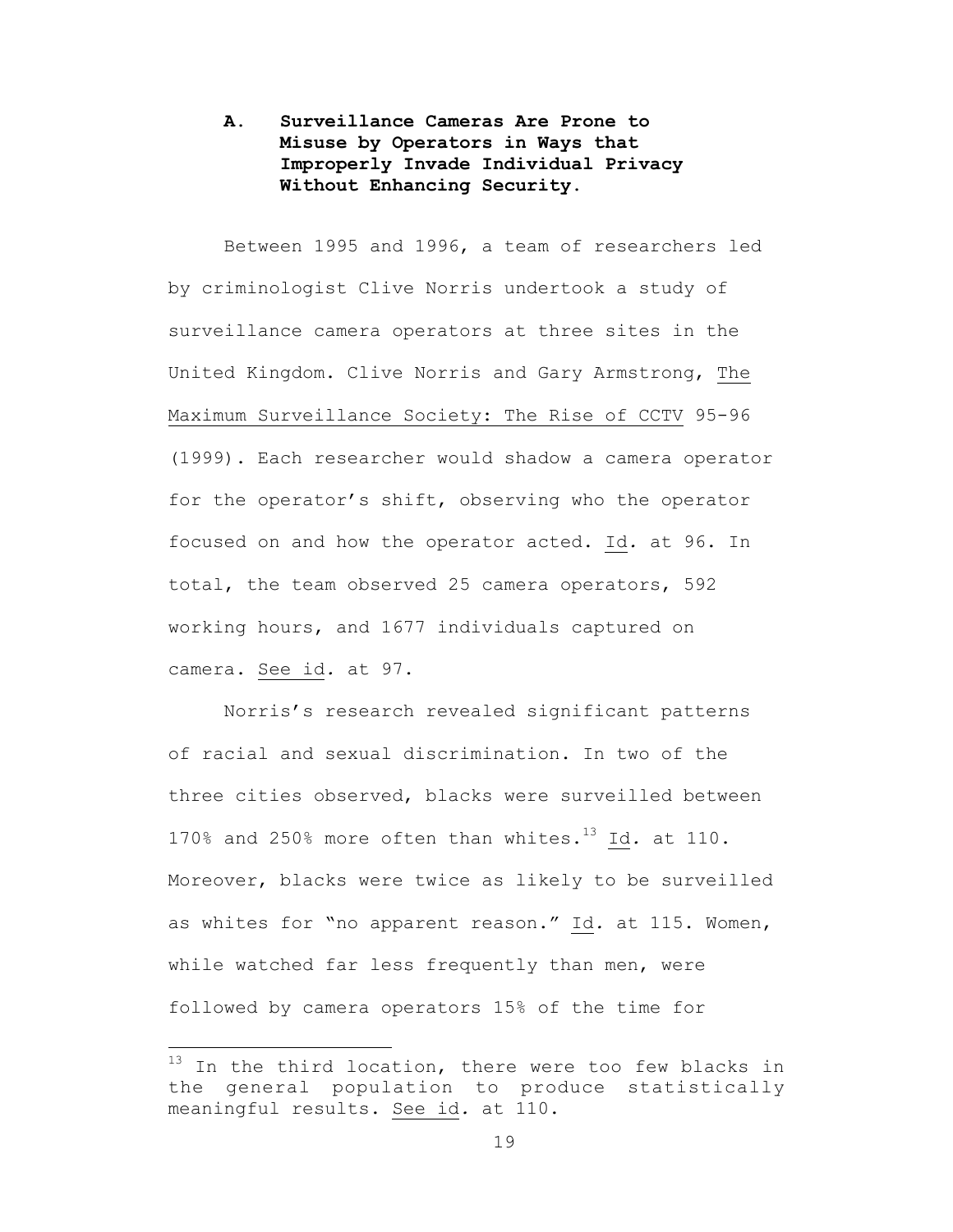"voyeuristic" reasons; in one incident a camera operator watched for eleven minutes a couple engaging in sexual activity. Id. at 129.<sup>14</sup> True, racial profiling and sexual voyeurism are difficult problems to eliminate, but it will be a sad day when the Court does not at least try to alleviate them. Cf. Goodridge v. Dep't of Pub. Health, 440 Mass. 309, 313 (2003) (alleviating another form of discrimination "incompatible with . . . equality under the law").

The harm done by undisciplined surveillance reaches beyond discriminatory profiling, however: camera operators can  $-$  and do  $-$  physically harass observed "undesirables" from their seats of power. Operators could, for example, maliciously send law enforcement operatives after a surveilled subject. Norris & Armstrong, supra, at 149. And in one truly disturbing incident, several camera operators, annoyed with a number of youths running around in a parking lot, placed a call to a pay phone in the lot. Id*.* When

14 Professor Rosen recounts a similar finding: "I experienced firsthand a phenomenon that critics of CCTV surveillance have often described: when you put a group of bored, unsupervised men in front of live video screens and allow them to zoom in on whatever happens to catch their eye, they tend to spend a fair amount of time leering at women." Rosen, Naked Eye supra, at 48.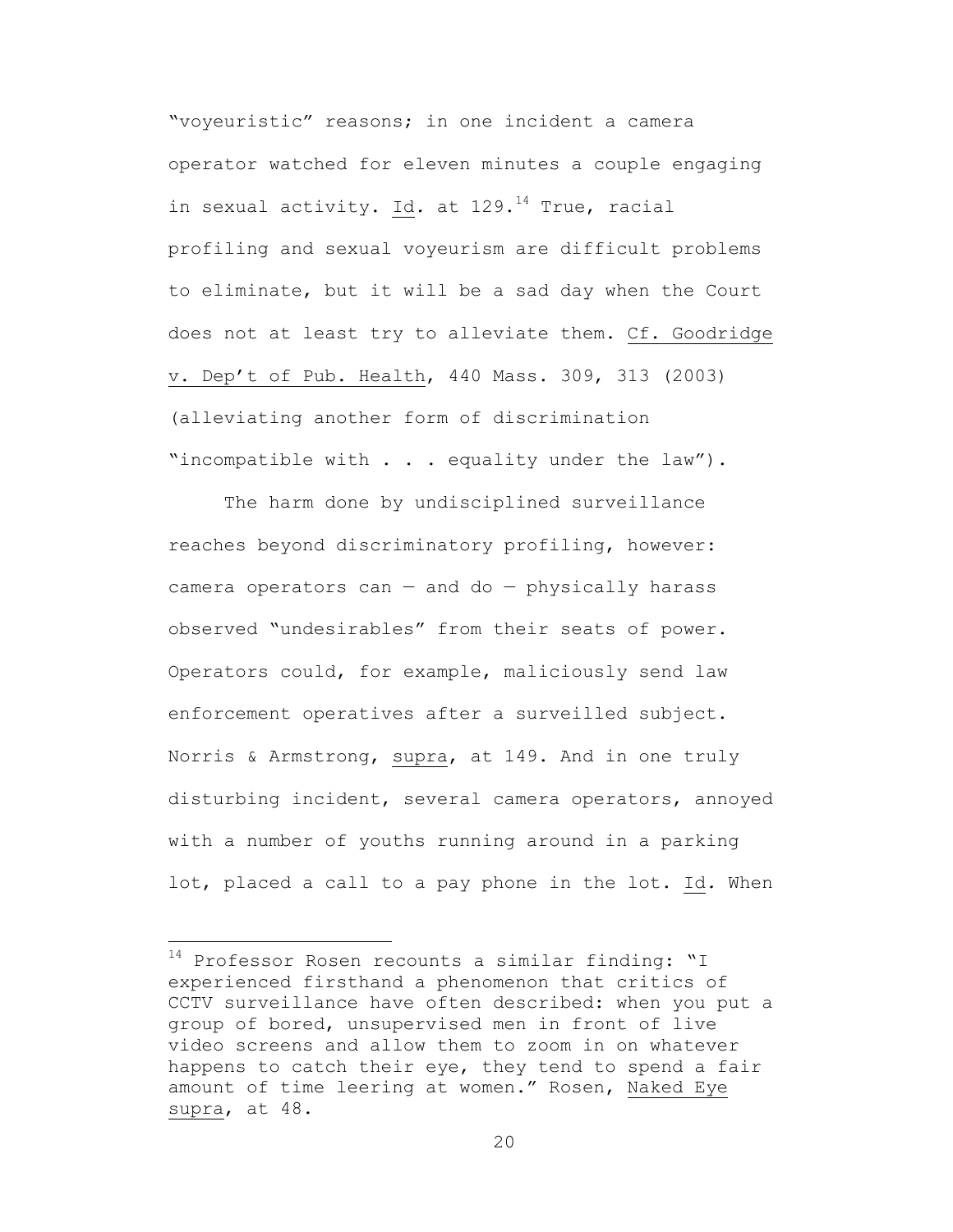one of the boys picked up, the operator, using a disguised accent, made several insults over the phone and then hung up. Id*.*

Video surveillance also has the potential to chill political protests and other legitimate forms of free speech. See EPIC, Video Surveillance — FOIA Documents (discussing documents obtained by EPIC under the Freedom of Information Act showing that the Park Police conducted surveillance of political protesters in Washington, DC).<sup>15</sup> And the GAO reports that the District of Columbia police employed closed-circuit television to record antiwar demonstrations in 2003. U.S. Gen. Accounting Office, supra, at 13.

**B. Because an Untrained Surveillance Camera Operator May Cause Substantial Harm to Observed Subjects, the Court Should Require that State Agents Be Properly Educated and Supervised in This Technology.**

There is no lack of well-contemplated standards available for institutions to adopt and follow. The GAO has, in fact, identified numerous best practices for effective video surveillance, culled from its research of several governments' use of such systems. See id*.* at 22. Among their recommendations were 1.)

<sup>15</sup> http://www.epic.org/privacy/surveillance/foia.html (last visited Nov. 2, 2005).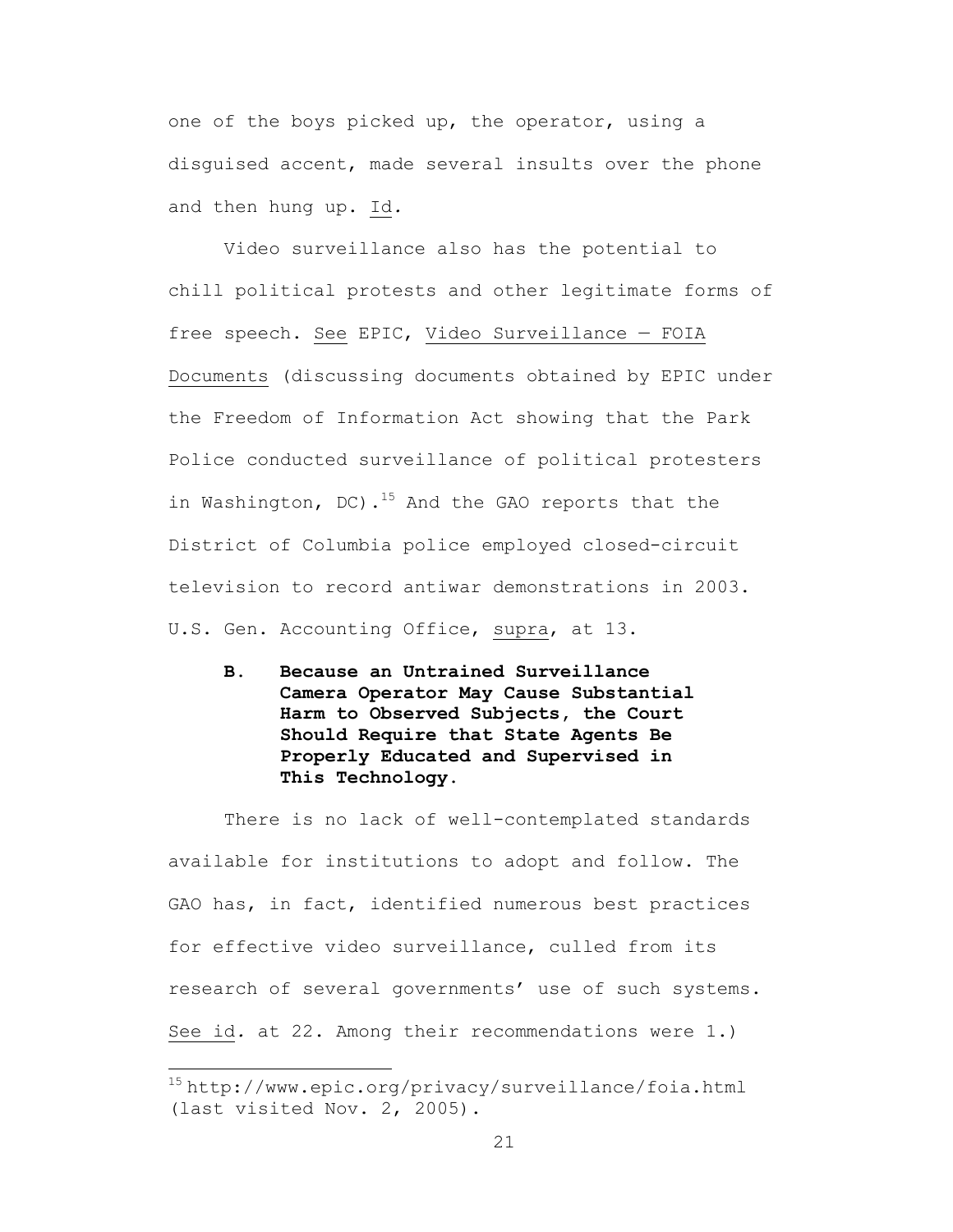public notification and discussion about surveillance, 2.) posting of signage at surveilled areas, 3.) standards for the handling and use of video data, and 4.) regulations governing law enforcement's use of the data. Id*.* at 22-25. Additionally, the GAO points to guidelines developed by the American Bar Association, the International Association of Chiefs of Police, and the Security Industry Association as ways to alleviate the invasive nature of video surveillance. Id*.* at 24- 25; see Am. Bar Ass'n, Technologically Assisted Physical Surveillance, Standard 2-9.3 (1999) (video surveillance). $16$  Finally, the GAO recommends regular auditing of camera operators to ensure that the cameras are not being used, say, for voyeuristic purposes; one ingenious idea involves committees of citizens who regularly audit surveillance tapes. U.S. General Accounting Office, supra, at 27-28.

The case law also suggests standards for the use of video surveillance. In United States v. Torres, the Seventh Circuit drew from the statutory requirements for a wiretap requirement in developing parallel Fourth Amendment standards for video surveillance

16 Available at http://www.abanet.org/crimjust/ standards/taps toc.html.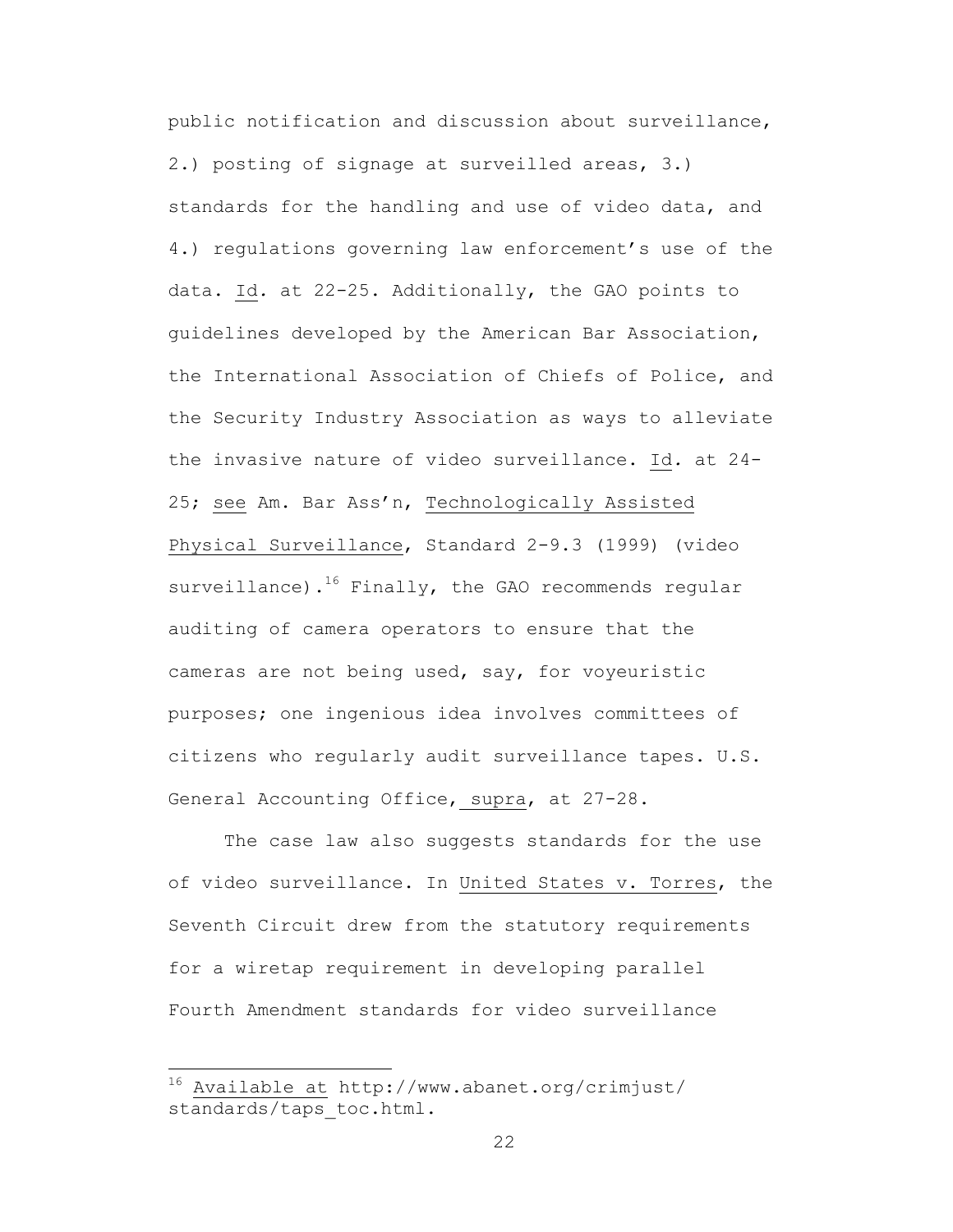warrants. 751 F.2d 875, 885 (7th Cir. 1984). The defendants in that case moved to suppress the video evidence on the grounds that the courts lacked the authority to grant warrants authorizing video surveillance. Id*.*

Judge Posner, writing for the court, rejected this claim, but did take care to note that video surveillance was "exceedingly intrusive." Id*.* at 882. So concerned was the court with the growing use of video surveillance, it chose to explicitly spell out the requirements for a video surveillance warrant:

[B]ecause television surveillance is potentially so menacing to our personal privacy, we want to make clear our view that a warrant for television surveillance that did not satisfy the four provisions of Title III[, the warrant requirements for a wiretap under federal law] . . . [W]e borrow the warrant procedure of Title III, a careful legislative attempt to solve a very similar problem, and hold that it provides the measure of the government's constitutional obligation of particular description in using television surveillance to investigate crime.

Id*.* at 885. Judge Posner also recommended that video surveillance be subject to federal regulation. Id.

The Seventh Circuit is not unique in this holding. Half of the federal circuits have adopted its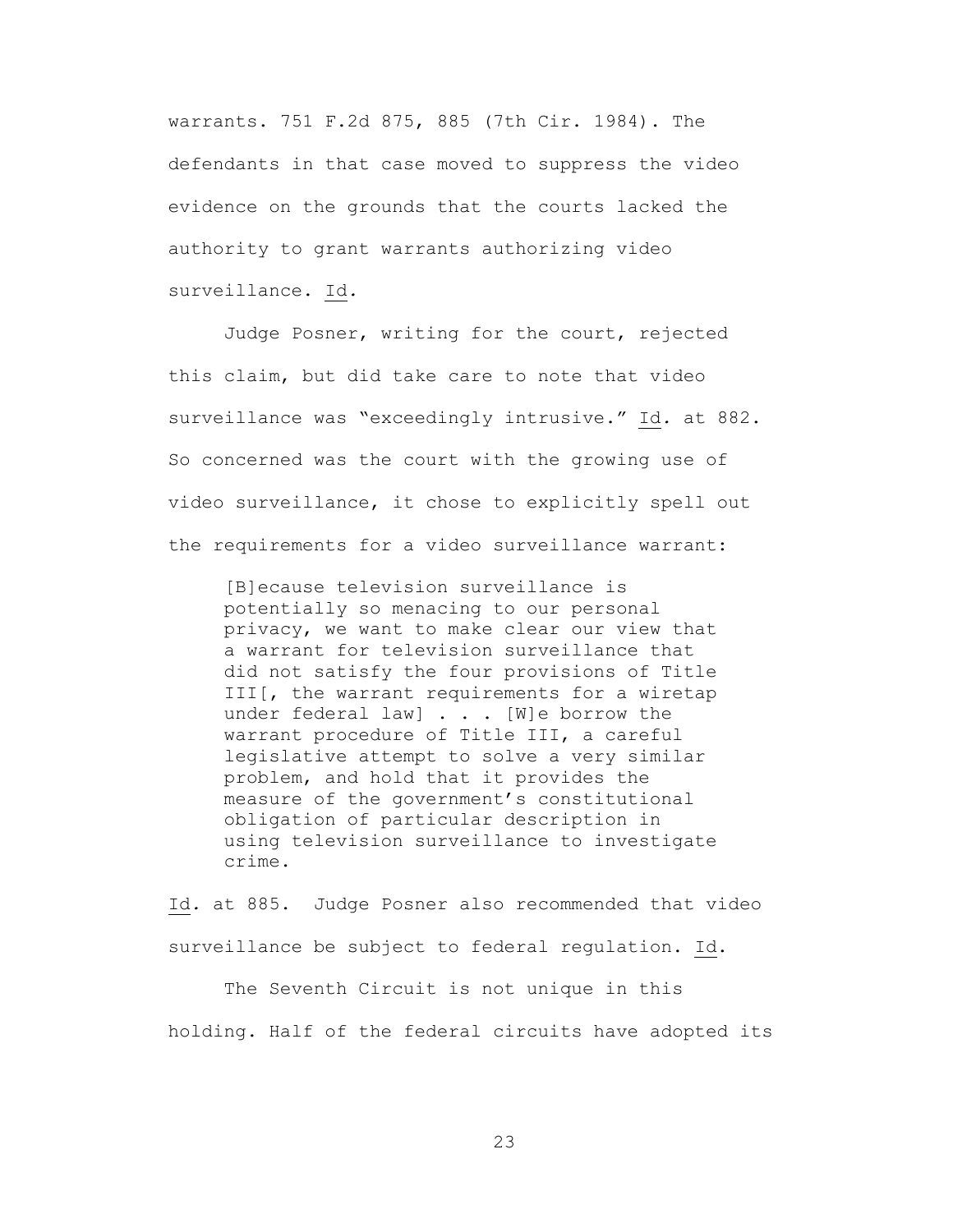four-step warrant test,  $17$  and no circuit has yet declined it.<sup>18</sup>

The Court has an opportunity in this matter to control the power of surveillance, to ensure that the right to privacy and human dignity remains constant even in an ever-changing world of technology. It is our hope that the Court will exercise this opportunity to the fullest.

#### **CONCLUSION**

The use of covert video surveillance by state agents without judicial authority offends society's common understanding of the expectation of privacy. For the reasons set forth above, the decision of the superior court should be reversed, and this Court should find in favor of the Plaintiff-Appellant Gail Nelson and remand this case to the superior court.

 $17$  See United States v. Biasucci, 786 F.2d 504 (2d Cir. 1986); United States v. Williams, 124 F.3d 411 (3d Cir. 1997); Cuevas-Sanchez, 821 F.2d 248; United States v. Falls, 34 F.3d 674 (8th Cir. 1994); United States v. Koyomejian, 970 F.2d 536 (9th Cir. 1992) (en banc); United States v. Mesa-Rincon, 911 F.2d 1433 (10th Cir. 1990).

<sup>18</sup> But see United States v. Koyomejian, 970 F.2d 536, 543 (9th Cir. 1992) (en banc) (Kozinski, J., concurring) (suggesting that, because the government had followed all the Torres requirements, though it was not required to do so, the case was not yet ripe for adjudicating those requirements).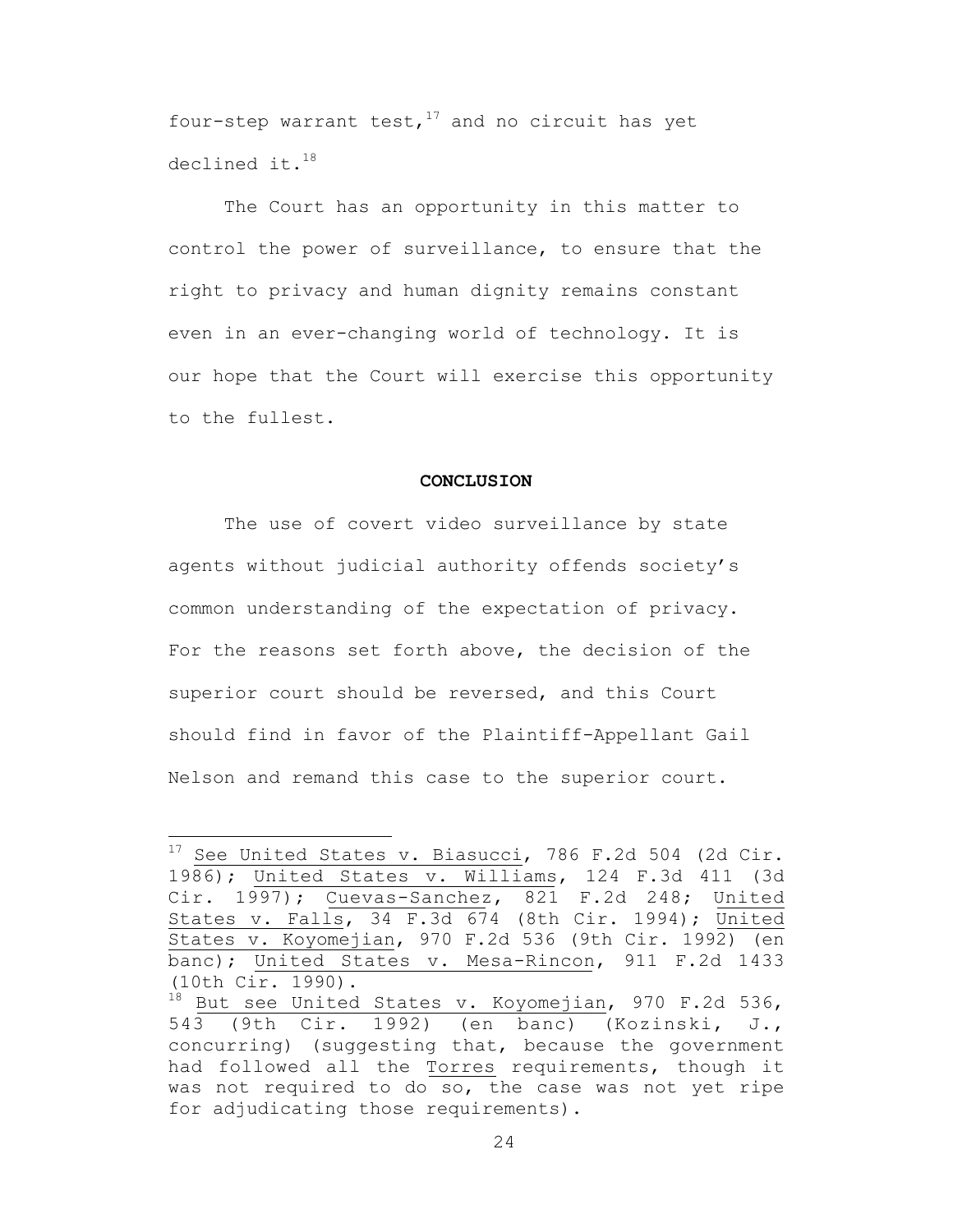Respectfully submitted,

MARC ROTENBERG MARCIA HOFMANN ELECTRONIC PRIVACY INFORMATION CENTER 1718 Connecticut Ave., NW Suite 200 Washington, DC 20009 (202) 483-1140

 $\overline{\phantom{a}}$  , where  $\overline{\phantom{a}}$  , where  $\overline{\phantom{a}}$  ,  $\overline{\phantom{a}}$  ,  $\overline{\phantom{a}}$  ,  $\overline{\phantom{a}}$  ,  $\overline{\phantom{a}}$  ,  $\overline{\phantom{a}}$  ,  $\overline{\phantom{a}}$  ,  $\overline{\phantom{a}}$  ,  $\overline{\phantom{a}}$  ,  $\overline{\phantom{a}}$  ,  $\overline{\phantom{a}}$  ,  $\overline{\phantom{a}}$  ,  $\overline{\phantom{a}}$  ,

Counsel for Amicus Curiae